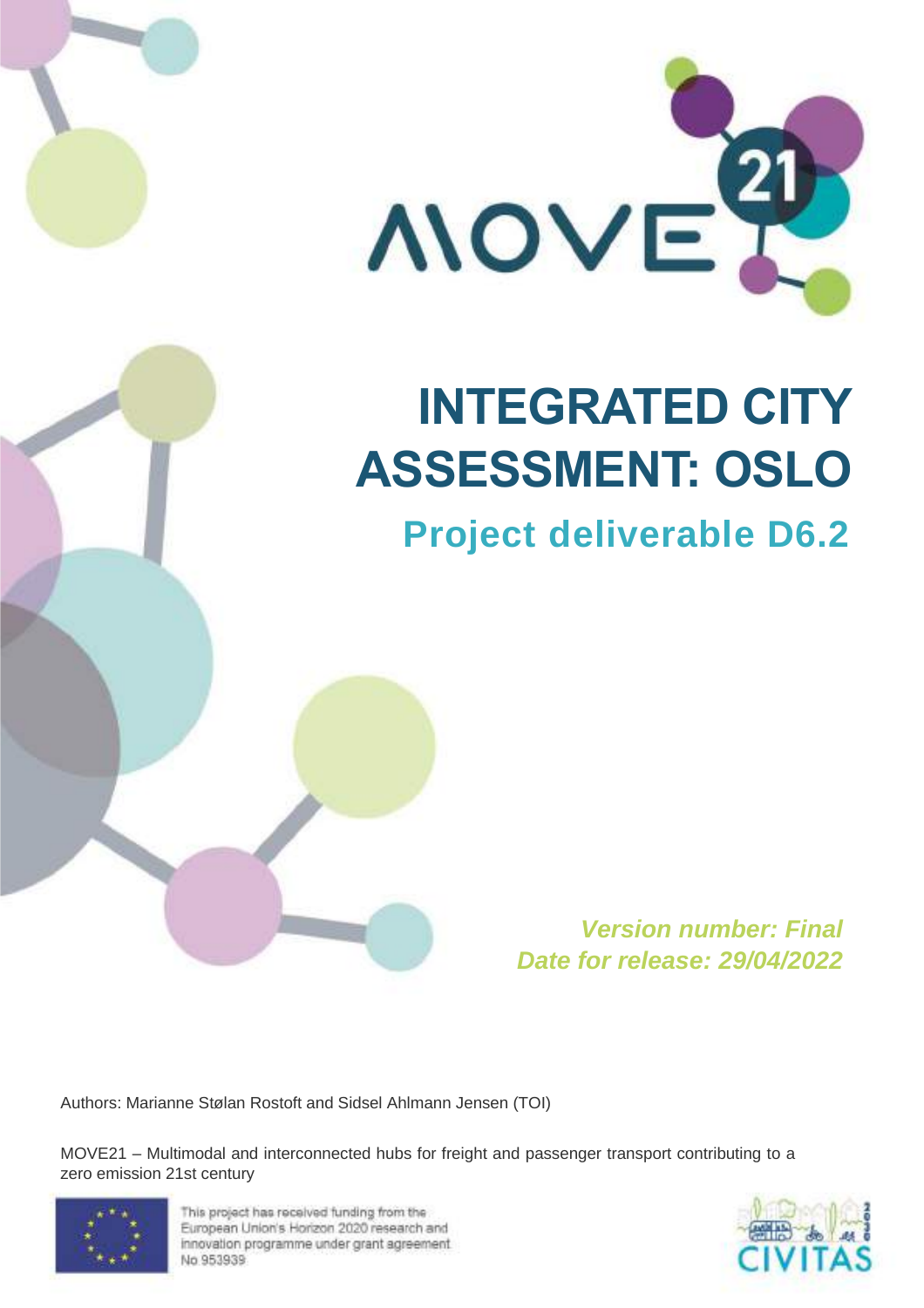

### <span id="page-1-0"></span>**Deliverable administrative information**

| <b>Deliverable Administration</b> |                  |                                                         |                                                                  |                                                        |                                                                                                                     |  |  |  |
|-----------------------------------|------------------|---------------------------------------------------------|------------------------------------------------------------------|--------------------------------------------------------|---------------------------------------------------------------------------------------------------------------------|--|--|--|
| <b>Grant</b><br><b>Agreement</b>  | 953939           | <b>Project</b><br>short name                            | MOVE21                                                           |                                                        |                                                                                                                     |  |  |  |
| <b>Deliverable</b><br>no.         | D6.2             | <b>Name</b>                                             |                                                                  | Integrated City Assessment: Oslo                       |                                                                                                                     |  |  |  |
| <b>Status</b>                     | Final            | <b>Due</b>                                              | M <sub>12</sub>                                                  | <b>Date</b>                                            | 29/04/2022                                                                                                          |  |  |  |
| <b>Authors</b>                    |                  | Marianne Stølan Rostoft and Sidsel Ahlmann Jensen (TOI) |                                                                  |                                                        |                                                                                                                     |  |  |  |
| <b>Related tasks</b>              | T6.1.2           |                                                         |                                                                  |                                                        |                                                                                                                     |  |  |  |
| <b>Dissemination</b><br>level     | Public           |                                                         |                                                                  |                                                        |                                                                                                                     |  |  |  |
| <b>Document</b><br>history        | <b>Version</b>   | <b>Date</b>                                             | <b>Submitted</b>                                                 | <b>Reviewed</b>                                        | <b>Comments</b>                                                                                                     |  |  |  |
|                                   | V.01             | 27/02/2022                                              | Marianne<br>Stølan<br>Rostoft                                    | Tiina<br>Ruohonen,<br>Julia<br>Peleikis                | 1 <sup>st</sup> draft outline reviewed<br>by all Work Package<br>Leaders and LL project<br>managers.                |  |  |  |
|                                   | V.02             | 01/04/2022                                              | Marianne<br>Stølan<br>Rostoft and<br>Sidsel<br>Ahlmann<br>Jensen | Patryk<br><b>Bubilek</b><br>and<br>Marjolein<br>Heezen | 1 <sup>st</sup> full draft reviewed<br>Patryk Bubilek (OSL) and<br>Marjolein Heezen (TNO)                           |  |  |  |
|                                   | V <sub>0.3</sub> | 12/04/2022                                              | Marianne<br>Stølan<br>Rostoft                                    | Geiske<br><b>Bouma</b>                                 | 2 <sup>nd</sup> full draft reviewed by<br>(TNO,<br>Geiske<br><b>Bouma</b><br>WP6 lead)                              |  |  |  |
|                                   | V <sub>0.4</sub> | 22/04/2022                                              | Marianne<br>Stølan<br>Rostoft and<br>Sidsel<br>Ahlmann<br>Jensen | Tiina<br>Ruohonen                                      | Final Version reviewed<br>by Tiina Ruohonen (OSL,<br>Coordinator), comments<br>to be addressed before<br>submission |  |  |  |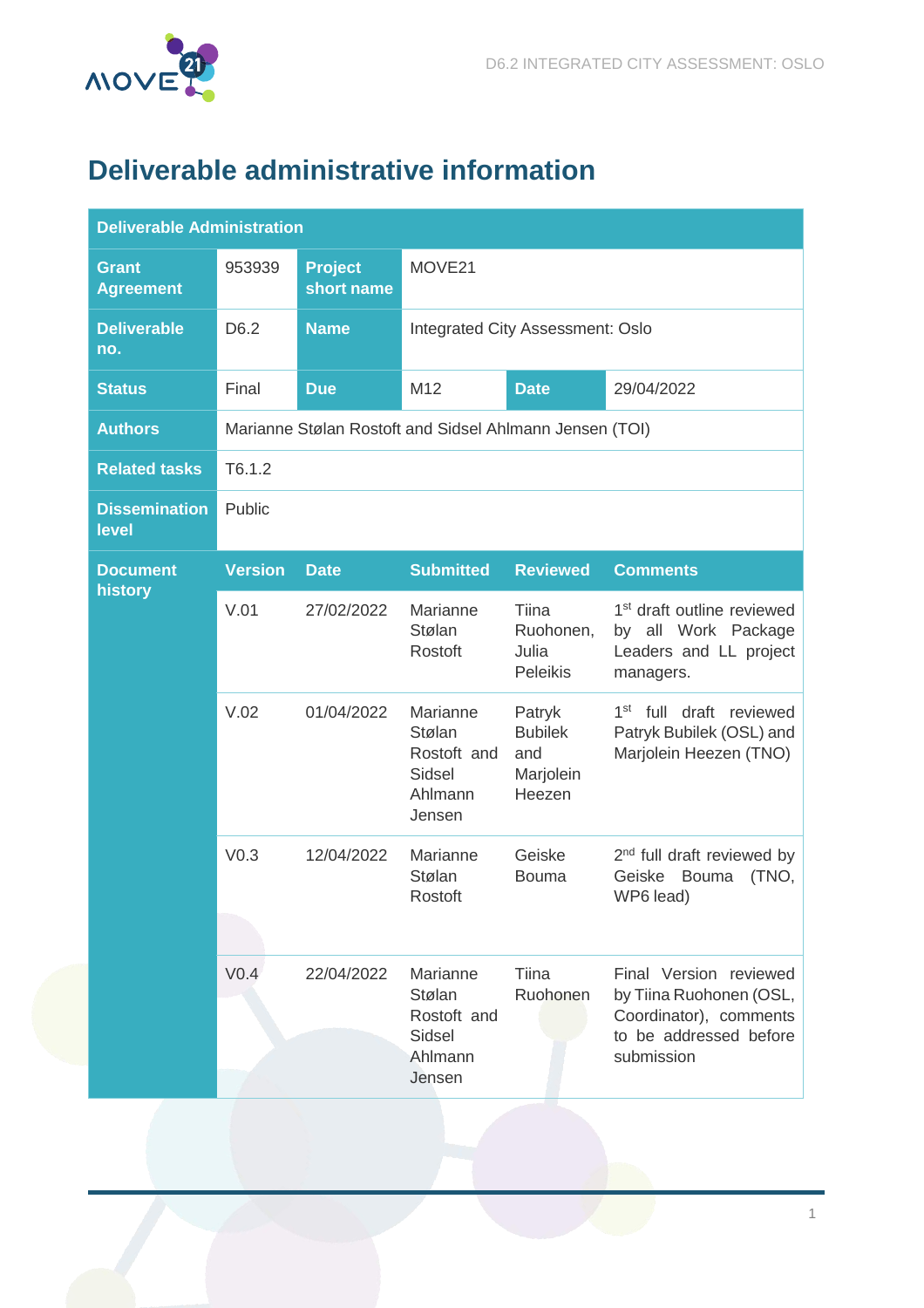

#### <span id="page-2-0"></span>Legal Disclaimer

MOVE21 is co-funded by the European Commission, Horizon 2020 research and innovation programme under grant agreement No. 953939 (Innovation Action). The information and views set out in this deliverable are those of the author(s) and do not necessarily reflect the official opinion of the European Union. The information in this document is provided "as is", and no guarantee or warranty is given that the information is fit for any specific purpose. Neither the European Union institutions and bodies nor any person acting on their behalf may be held responsible for the use which may be made of the information contained therein. The MOVE21 Consortium members shall have no liability for damages of any kind including without limitation direct, special, indirect, or consequential damages that may result from the use of these materials subject to any liability which is mandatory due to applicable law.

Copyright © MOVE21 Consortium, 2021.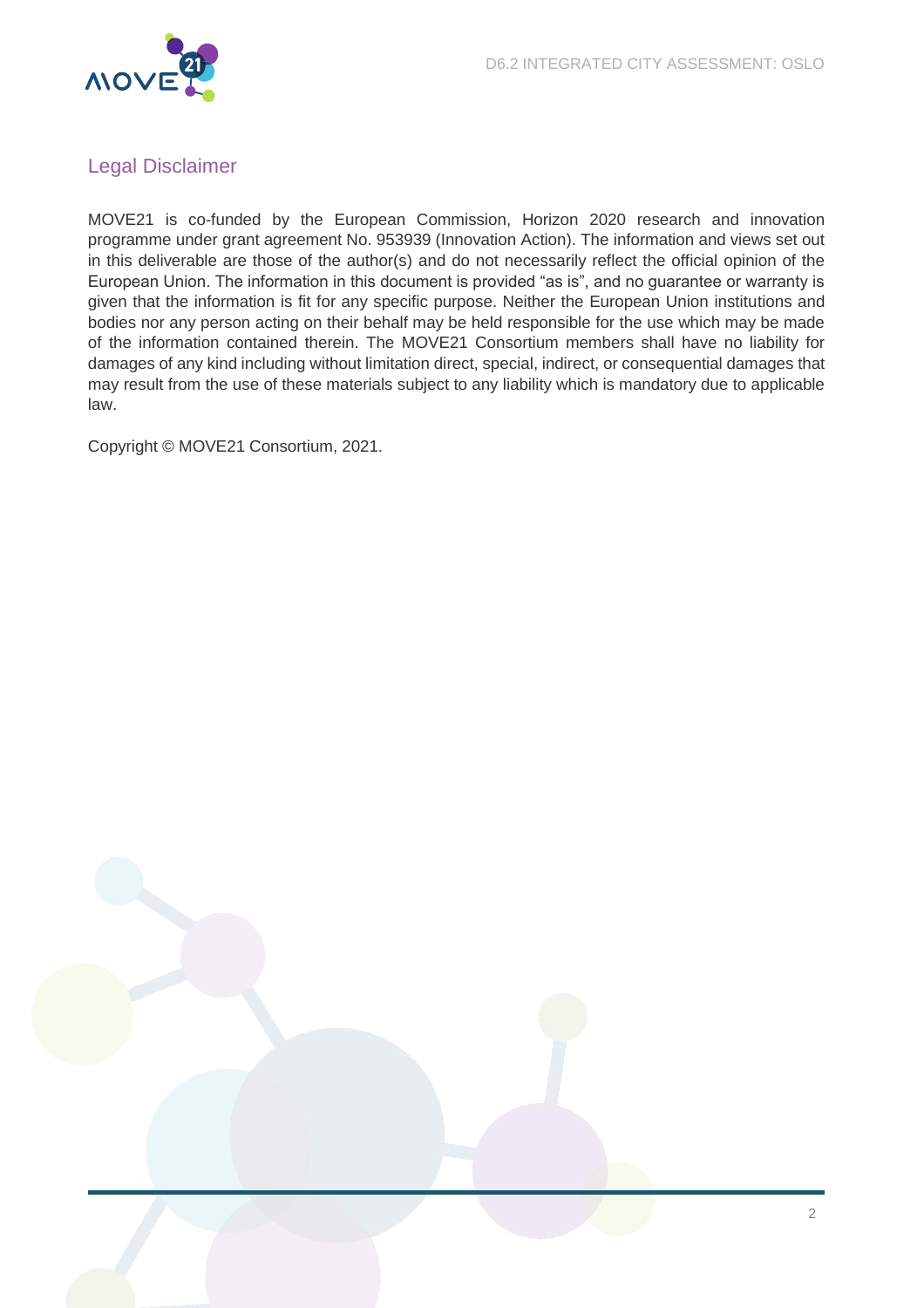

### <span id="page-3-0"></span>**Project Executive Summary**

The main objective of MOVE 21 is to transform European cities and functional urban areas into climate neutral, connected multimodal urban nodes for smart and clean mobility and logistics. MOVE21 will do this through an integrated approach in which all urban systems are connected, and which addresses both goods and passenger transport together. As a result, MOVE21 will improve efficiency, capacity utilisation, accessibility and innovation capacity in urban nodes and functional urban areas.

The integrated approach in MOVE21 ensures that potential negative effects from applying zero emission solutions in one domain are not transferred to other domains but are instead mitigated. It also ensures that European transport systems will become more resilient. Central to the integrated approach of MOVE21 are three Living Labs in Oslo, Gothenburg, and Hamburg and three replicator cities Munich, Bologna and Rome. In these, different types of mobility hubs and associated innovations are tested and means to overcome barriers for clean and smart mobility are deployed. The Living Labs are based on an open innovation model with quadruple helix partners. The co creation processes are supported by coherent policy measures and by increasing innovation capacity in city governments and local ecosystems. The proposed solutions deliver new, close to market ready solutions that have been proven to work in different regulatory and governance settings. The Living Labs are designed to outlast MOVE21 by applying a self-sustaining partnership model.

### <span id="page-3-1"></span>**MOVE21 partners**

The MOVE21 consortium consists of 24 partners from seven different European countries, representing local city authorities, regional authorities, technology and service providers, public transport companies, SMEs, research institutions, universities and network organisations.

- **Norway**: City of Oslo, Viken County, Ruter, Urban Sharing, Mixmove, Institute of Transport Economics, IKT-Norge
- **Sweden**: City of Gothenburg, Rise Research Institutes of Sweden, Business Region Gothenburg, Volvo Technology, Renova, Parkering Göteborg
- **Germany**: City of Hamburg, City of Munich, Hafencity University Hamburg, Deutsche Bahn Station & Service
- **Italy**: Metropolitan City of Bologna, Roma Servizi per la Mobilità, Roma Tre University
- **Belgium: Eurocities, Polis**
- **The Netherlands**: TNO
- **Greece**: Hellas Centre for Technology and Research



<https://twitter.com/move21eu>

<https://www.linkedin.com/company/74707535/>

For further information please visit **[www.move21.eu](http://www.move21.eu/)**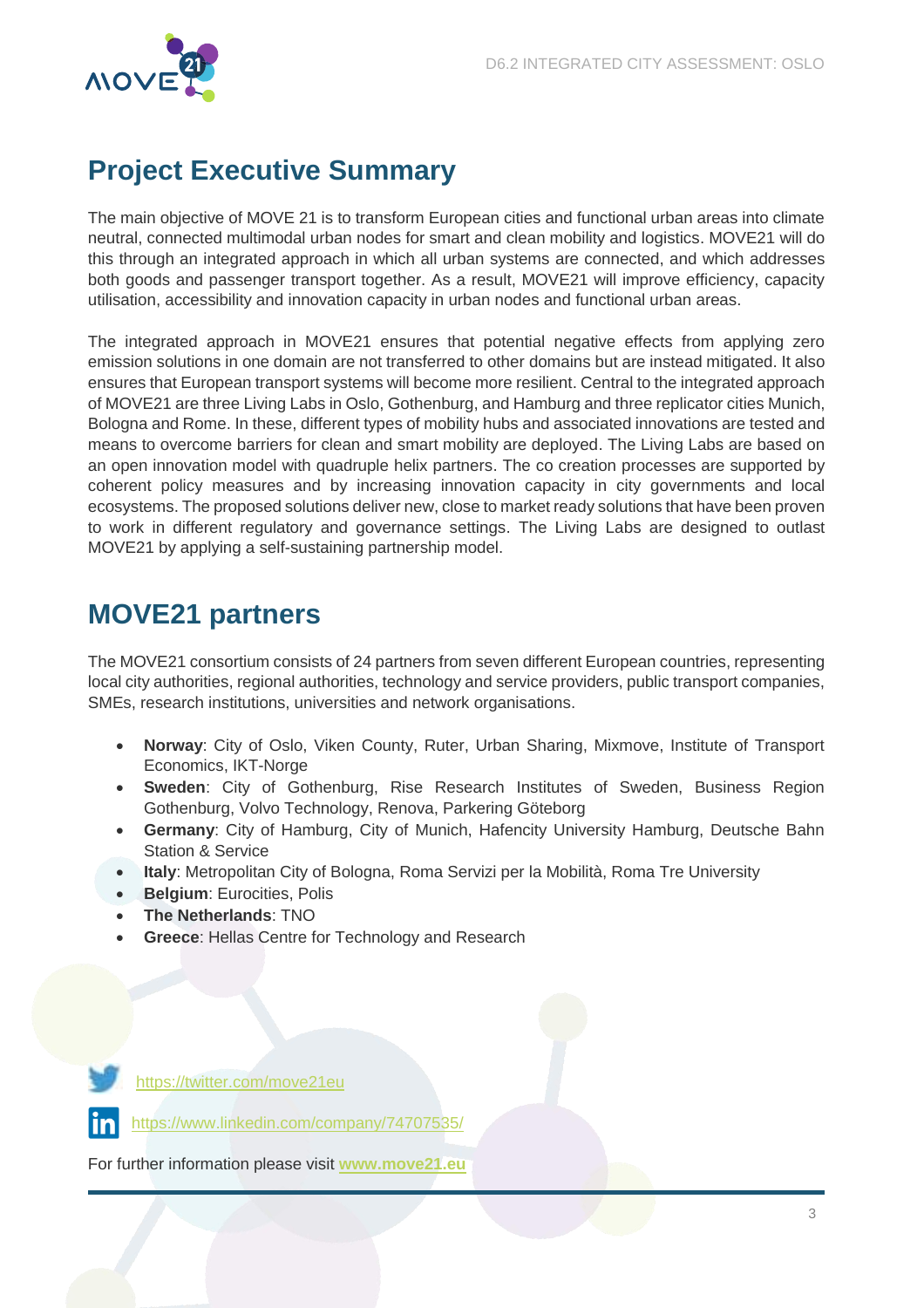

### <span id="page-4-0"></span>**Deliverable executive summary**

This deliverable describes the updated development of the Oslo Living Lab in MOVE21. Firstly, it summarizes the context assessment that describes the social and special considerations, governance, and potential for technological integration. Secondly, it detects and describes the main priority topics and fields of action. Finally, the deliverable presents an action plan of development, along with a tentative time plan.

#### <span id="page-4-1"></span>Key words

Integrated City Assessment, Living Lab Oslo, knowledge brokerage process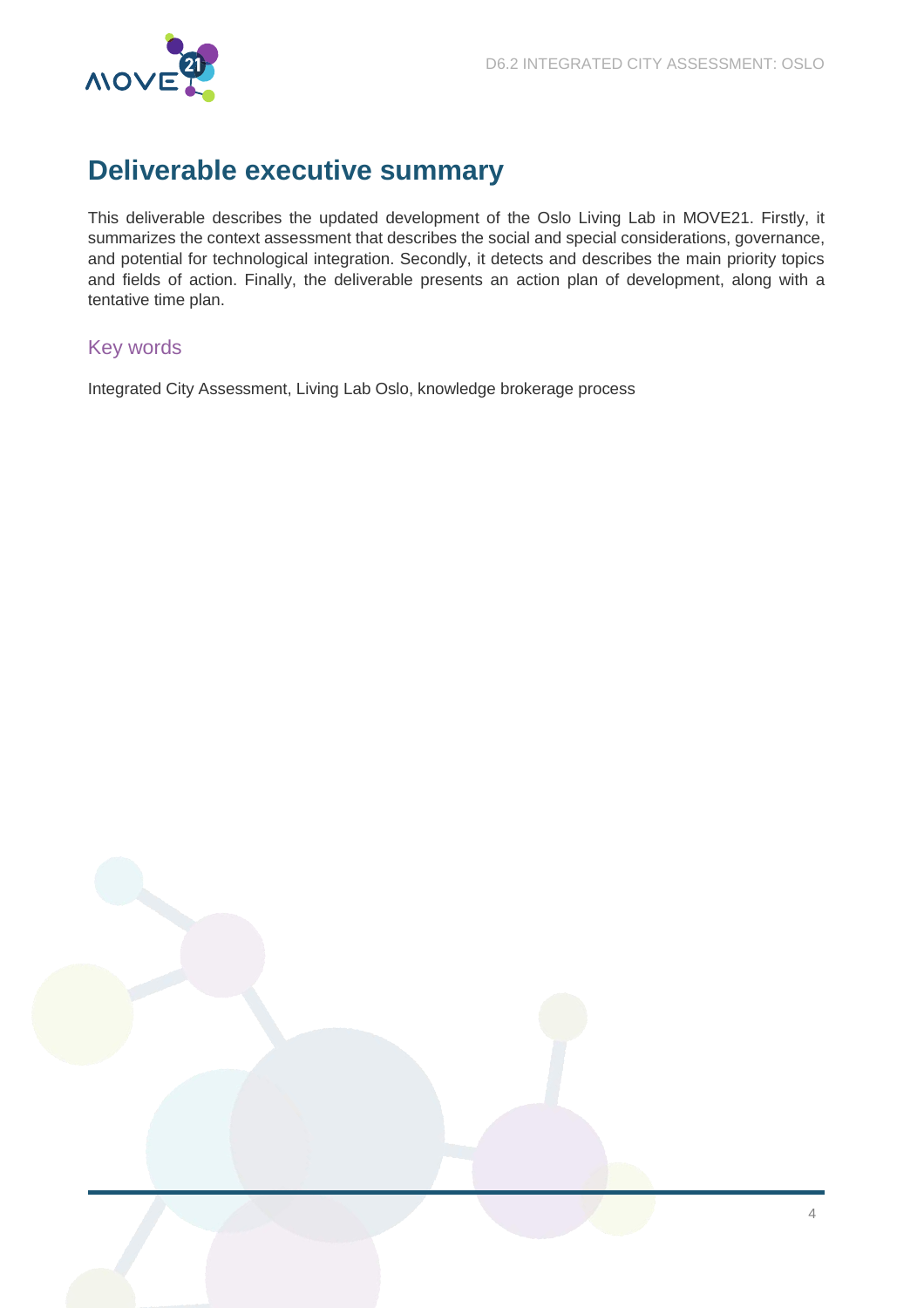

### Table of contents

| 2.1<br>2.2<br>STRUCTURE OF THE DELIVERABLE AND LINKS WITH OTHER WORK PACKAGES/DELIVERABLES 8<br>2.3                                                                                    |
|----------------------------------------------------------------------------------------------------------------------------------------------------------------------------------------|
|                                                                                                                                                                                        |
| 3.1<br>3.2<br>3.3.2 NETWORK OF LOCAL MOBILITY POINTS FOR TRANSIT BETWEEN TRANSPORT MODES14<br>3.3.3 INTEGRATION OF PUBLIC TRANSPORT WITH MICRO-MOBILITY IN A MOBILITY AS A SERVICE  15 |
|                                                                                                                                                                                        |
| 4.1<br>4.2                                                                                                                                                                             |
| 5                                                                                                                                                                                      |
| 5.1<br>5.2                                                                                                                                                                             |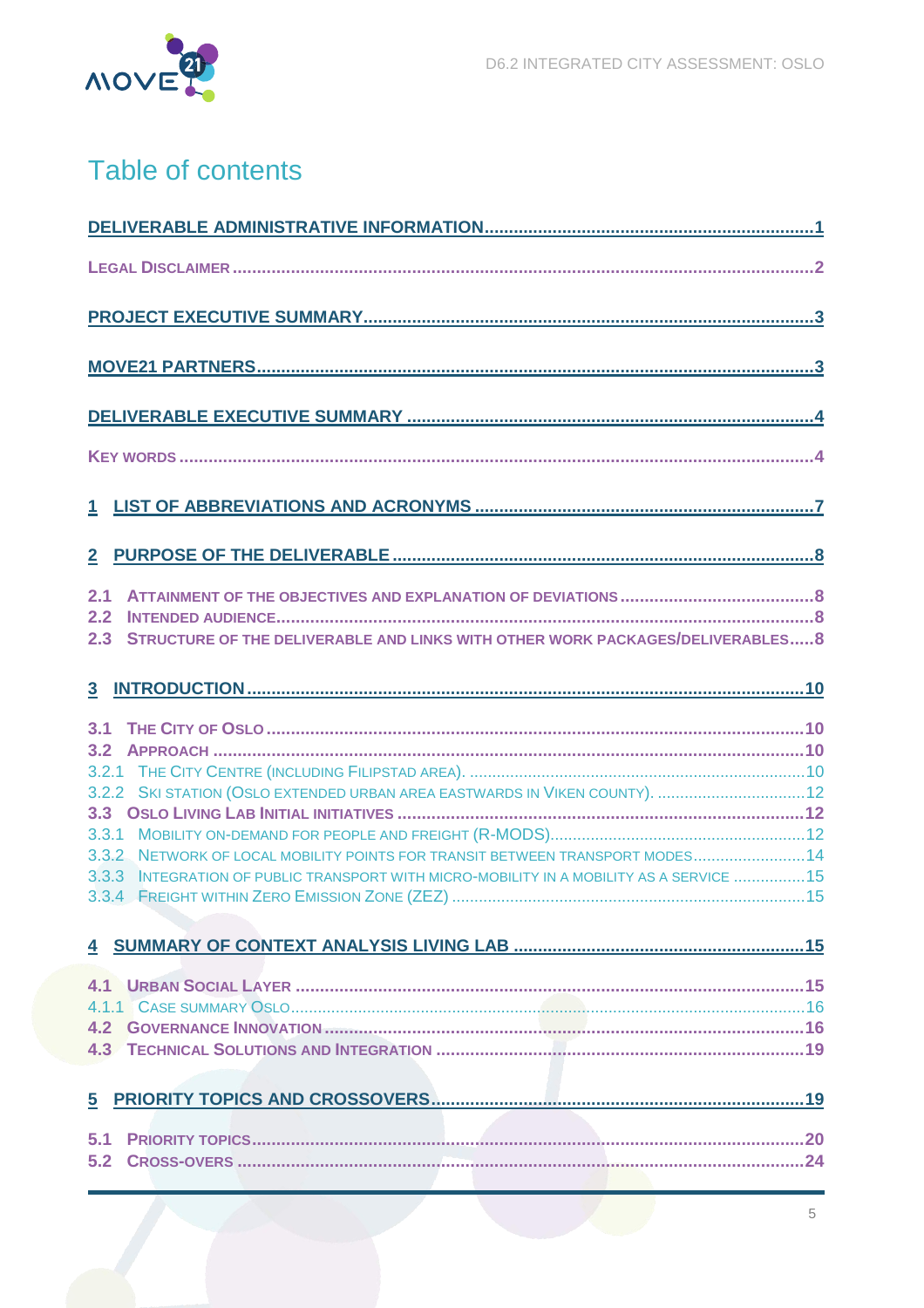### List of tables

### List of figures

| Figure 4 Management software configuration for the Oslo Living Lab implementation 14                 |  |
|------------------------------------------------------------------------------------------------------|--|
|                                                                                                      |  |
| Figure 6 Draft timeline for preparing and kick off for the mobility on demand service for people and |  |
|                                                                                                      |  |
|                                                                                                      |  |
|                                                                                                      |  |
|                                                                                                      |  |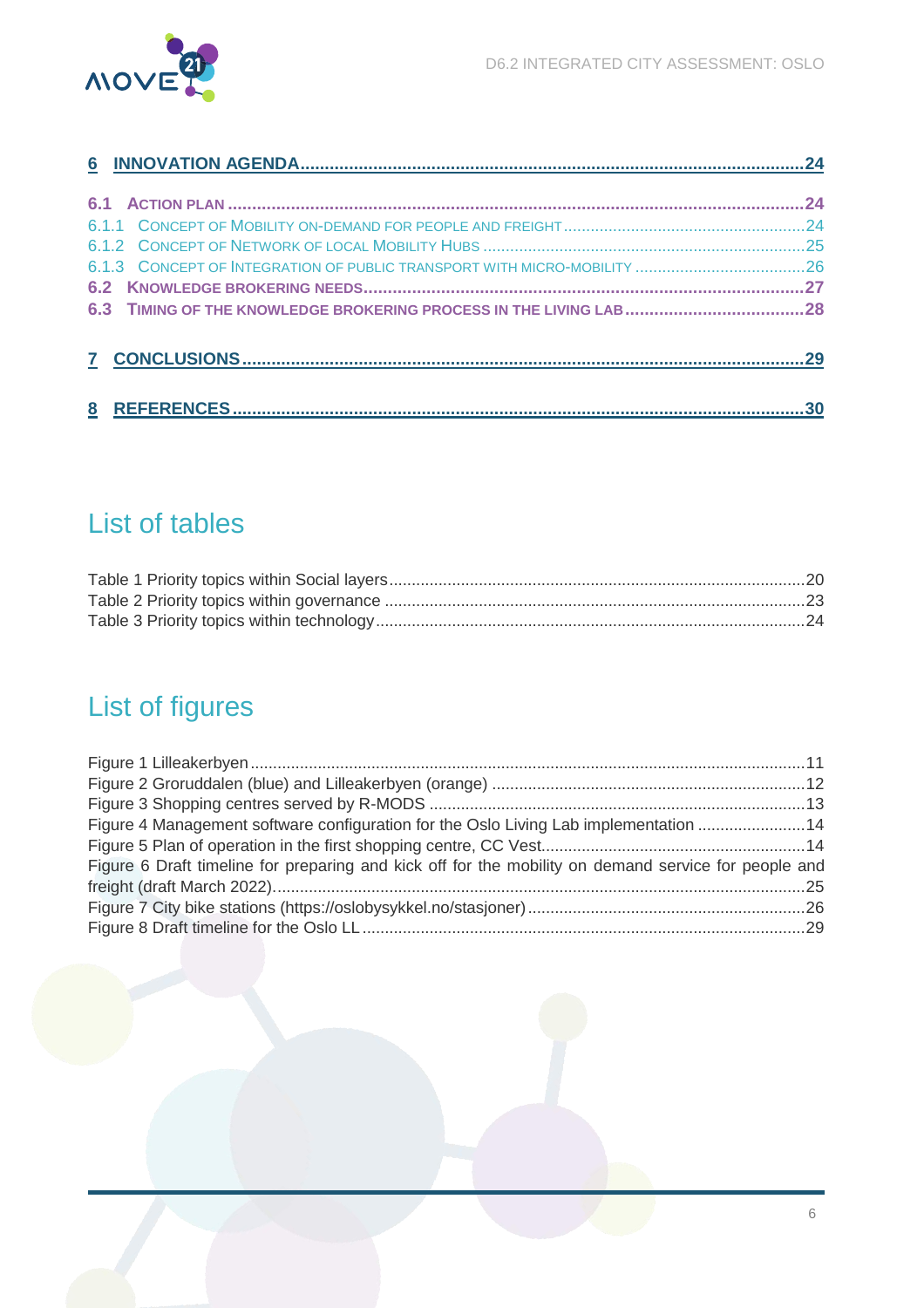

### <span id="page-7-0"></span>**1 List of abbreviations and acronyms**

| <b>Acronym</b> | <b>Meaning</b>                             |
|----------------|--------------------------------------------|
| <b>DDP</b>     | Incoterm Delivered Duty Paid               |
| <b>DRT</b>     | <b>Demand Responsive Transport</b>         |
| EC             | <b>European Commission</b>                 |
| <b>FSULP</b>   | Freight Sustainable Urban Logistics Plan   |
| <b>GA</b>      | <b>Grant Agreement</b>                     |
| <b>KPI</b>     | Key Performance Indicator                  |
| <b>ICCP</b>    | <b>Innovation Co-Creation Partnerships</b> |
| <b>ITS</b>     | Intelligent transport systems and services |
| LL             | Living Lab                                 |
| MaaS           | Mobility as a Service                      |
| <b>NGO</b>     | Non-governmental organisation              |
| <b>NPRA</b>    | Norwegian Public Roads Administration      |
| <b>STOR</b>    | Smart transport in the region of Oslo      |
| <b>TF</b>      | <b>Task Force</b>                          |
| <b>WP</b>      | <b>Work Package</b>                        |
| <b>ZEZ</b>     | <b>Zero Emission Zone</b>                  |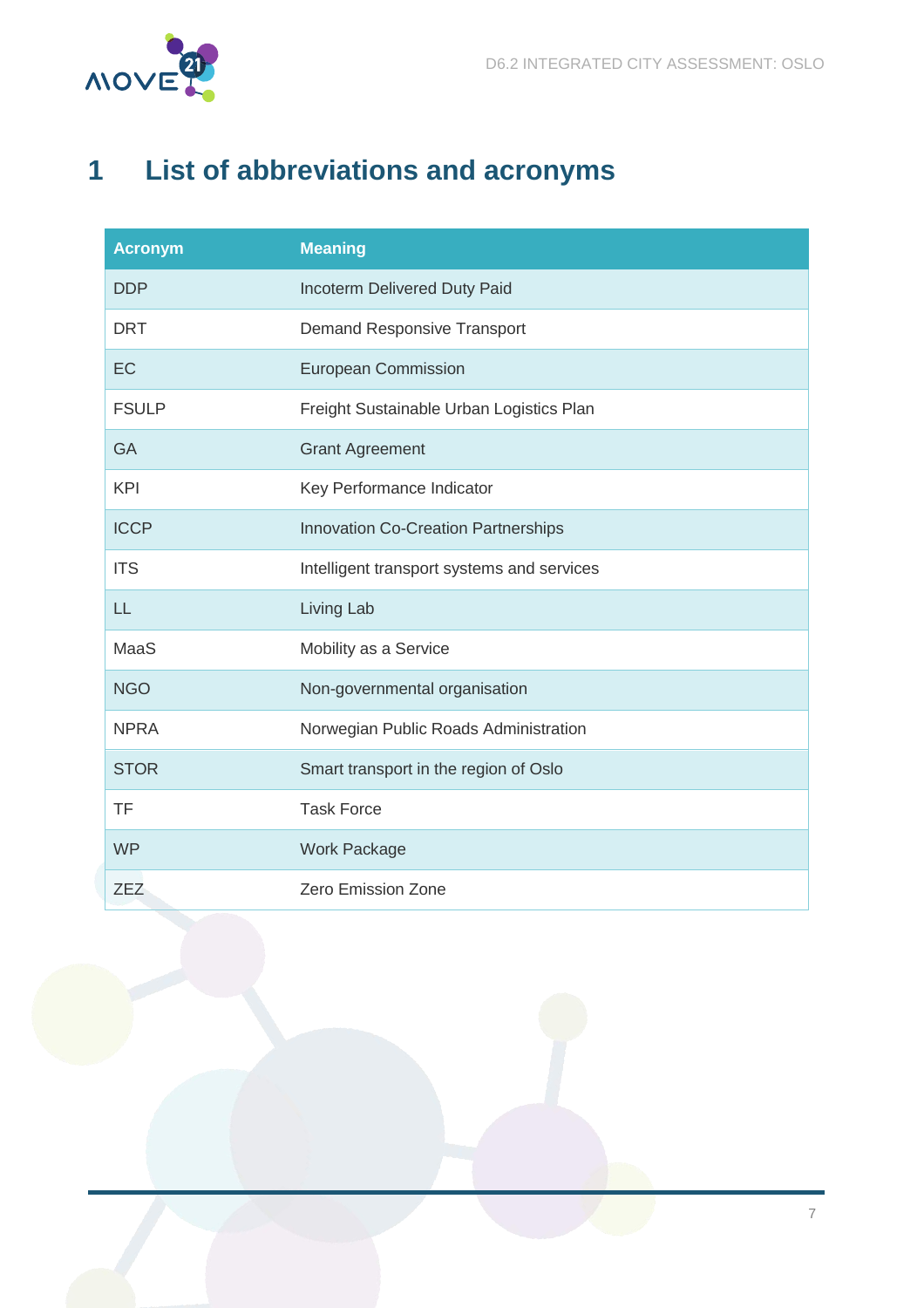

### <span id="page-8-0"></span>**2 Purpose of the deliverable**

The Integrated City Assessment is based on deliverables D3.1, D4.1 and D5.1 and provides first insights in the contextual factors that need to be considered or altered for the development and deployment of the MOVE21 solutions. Special attention is devoted to the urban social layer (WP3), governance (WP4) and technological solutions and integration (WP5). They are relevant for the current and future sociotechnical contexts in the LL test sites and for improving the innovation capacity in the cities. Thus, the LL processes of co-creation, implementation, and upscaling activities should be supported with a continuous knowledge brokerage process related to these three topics. Based on the input from WP3, WP4 and WP5 and the co-creation process so far, the Oslo LL has identified priority topics and crossovers involving WP3-6, WP 8 and WP10. An innovation agenda is developed on how these topics and crossovers will be taken up in the knowledge brokerage process.

#### <span id="page-8-1"></span>2.1 Attainment of the objectives and explanation of deviations

The objectives related to this deliverable have been achieved in full and as scheduled.

#### <span id="page-8-2"></span>2.2 Intended audience

The intended audience of this deliverable are:

- Task Force of the Oslo LL, informed by the report summaries and incorporating the outcomes of this deliverable into their internal decision-making process.
- Knowledge transfer with stakeholders within the Innovation Co-Creation Partnerships (ICCPs), which contain a wide spectrum of stakeholders who might be interested in the information of this deliverable.
- WP-Leaders as an up-to-date version of the activities and plans of the LLs.
- The general public and the academic community in particular, as this deliverable constitutes a body of knowledge that will be shared and replicated.

#### <span id="page-8-3"></span>2.3 Structure of the deliverable and links with other work packages/deliverables

The deliverable D6.2 is structured in the following way: First, the purpose of the deliverable, intended audience and its structure as well as related WPs are explained in chapter 2. An introduction to the concepts and test sites in the Oslo LL follows in chapter 3. Chapter 4 summarizes the first findings from D3.1, D4.1 and D5.1 on, respectively, the urban social layer, governance, and draft technology solutions. Based on the discussions in the Oslo LL and the context analysis from WP3, WP4 and WP5, the identified priority topics are explained, also considering the social layer, governance and technological solutions and integration (chapter 5). Potential crossovers between WP3, WP4, WP5 are elaborated. In chapter 6, the innovation agenda with the knowledge brokerage needs for the LL Oslo is described to make expert input and discussions as specific as possible at this stage of the project. The timing of the knowledge brokerage process is linked to the timeline of the Oslo LL. Chapter 7 presents final conclusions of the Integrated City Assessment for Oslo and next steps.

This deliverable is connected to other work packages and deliverables as follows: WP6 coordinates and facilitates learning, testing, deployment and upscaling activities in the LL. An initial context analysis was performed in WP3, WP4 and WP5 which delivered input to D6.2 of WP6. Therefore, deliverable 6.2 is connected with Deliverables D3.1, D4.1, and D5.1 as they provide the main input for chapter 4 about the context description and situational analysis. Deliverable 6.2 is also aligned with D6.3 and D6.4, as they have a shared structure and methodological framework, each of them applied in one specific living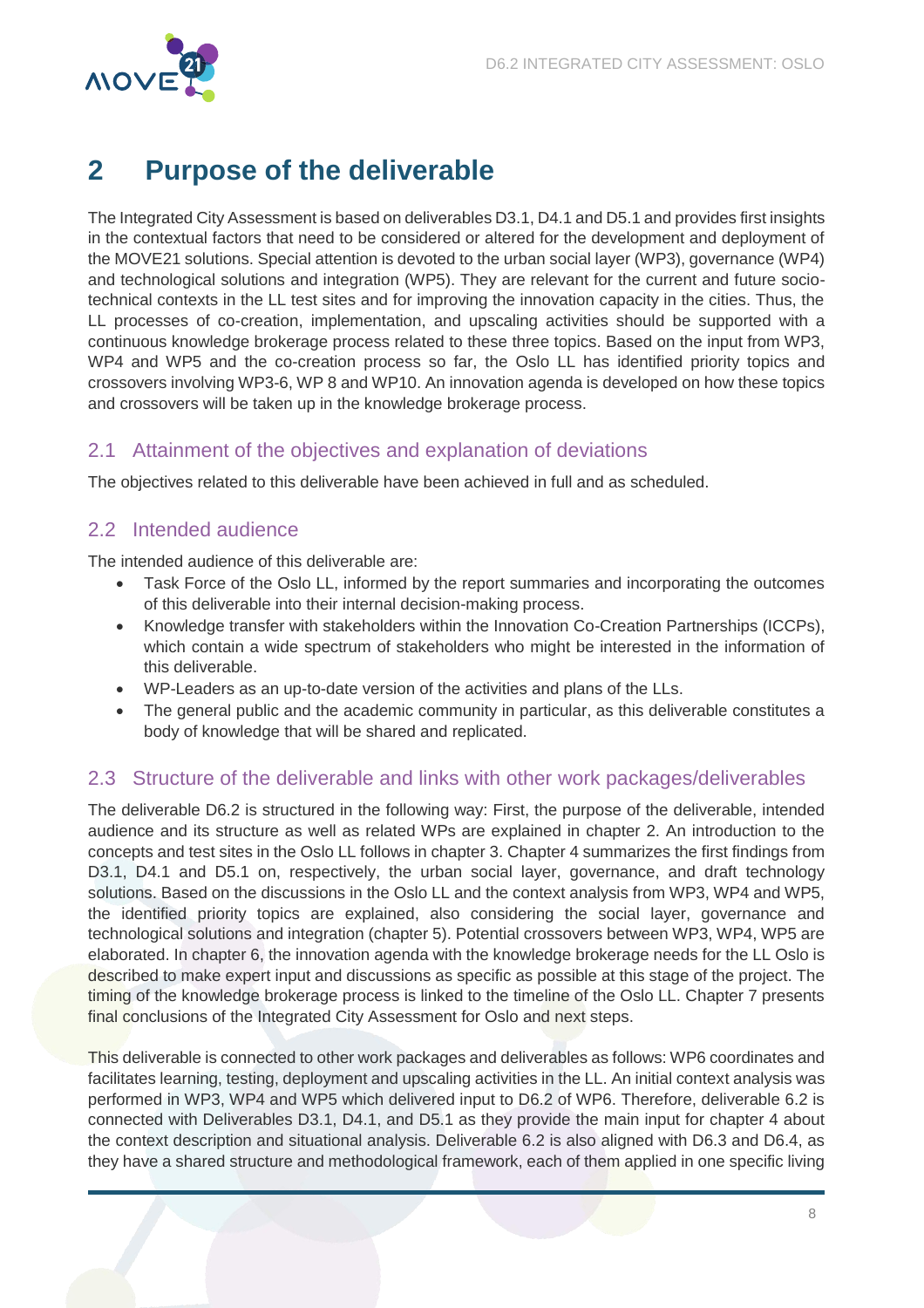

lab. WP6 again will provide solutions, data and insights for WP7 replication & take-up as well as for WP8 impact assessment. Deliverable D6.2 will be used as an input for D8.2 by incorporating specific strategic indicators to the KPIs in the Urban Mobility Monitoring System. It is also connected to work done in WP3 and WP10 (D10.3) on local citizen and stakeholder engagement.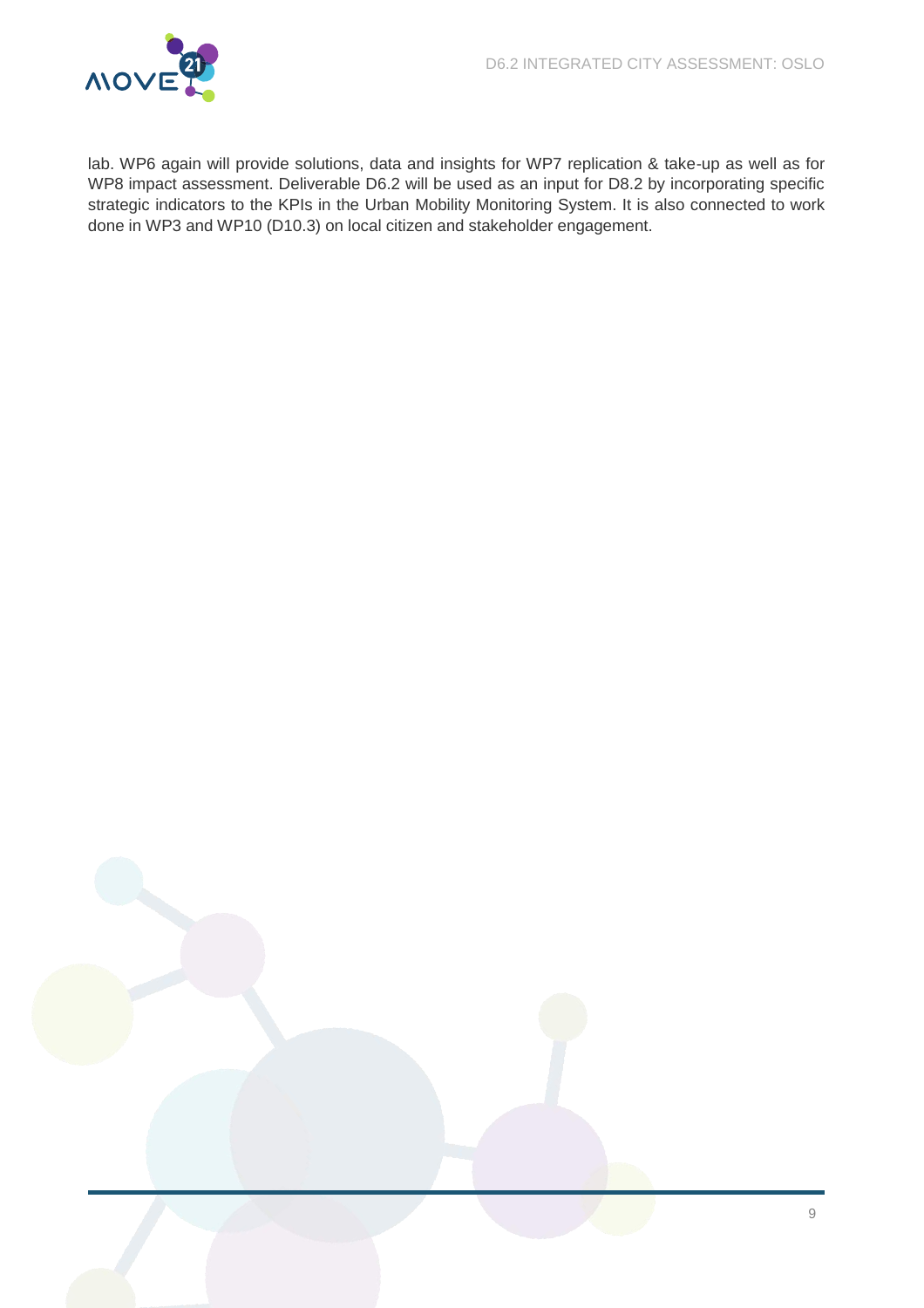

### <span id="page-10-0"></span>**3 Introduction**

#### <span id="page-10-1"></span>3.1 The City of Oslo

Oslo is the capital city of Norway and has a parliamentary system of governance. The City Government is responsible to the City Council. The City of Oslo holds both municipal and county functions. The highest decision-making body in Oslo is the City Council, which has 59 members, and is chaired by the Mayor of Oslo. The City Council decides on the City budget and overall policies for the City of Oslo. The City Government is the executive body of the City of Oslo and is headed by the Governing Mayor. The City Government has substantial decision-making powers delegated by the City Council. The city is divided into 15 districts, each run by locally elected district councils. Their mandate is limited to the provision of social and health care services. Each City Government Department is responsible for several agencies which execute decisions made by either the City Council or the City Government.

Oslo is a relatively large port city and the larger Oslo metropolitan area stretches beyond the municipal borders of Oslo into Viken County.

#### <span id="page-10-2"></span>3.2 Approach

In MOVE21, Oslo has a strong ambition to lower emissions by developing innovative new solutions, particularly combining persons and goods. To achieve this, the Oslo LL has commenced work on concepts that can be applied in several places, rather than at the test sites as they are described in the Grant Agreement of MOVE21.

Within the concepts, the Oslo LL has identified sites that will be used for implementing and demonstrating concepts and solutions helping the City of Oslo to meet its climate targets of reduced traffic and reduced emissions. These are:

#### <span id="page-10-3"></span>3.2.1 The City Centre (including Filipstad area).

The motive for selecting this combination is that the city centre is planned to be converted into a zeroemission zone (ZEZ), meaning that only emission-free vehicles will be allowed to enter the area. The mobility point of Filipstad will serve two purposes:

- Be one of the consolidation hubs for enabling people and freight to enter the ZEZ efficiently and effectively, while making the best possible utilisation of the vehicles that need to move within it.
- Be the consolidation centre for the Filipstad neighbourhood that is under development and where sustainable mobility is one of the priority areas.

At present time there are many initiatives in Oslo for the ZEZ. One of them is within freight distribution. The Agency for Urban Environment has initiated a project to investigate how to best facilitate cargo distribution within the zone. In order to avoid duplication and potential conflicts, The Task Force of the Oslo LL decided to put activities related to Filipstad on hold until relevant studies have been completed.

The initial activities from Oslo LL regarding Filipstad included dialogue with land owners and developers in order to secure areas necessary for later configuration of a mobility point that will serve the purpose for MOVE21.

These projects will be concluded later in 2022. Viken County is conducting a reference project called ViV (Goods logistics in the Western corridor) which is about groupage terminals in the municipality of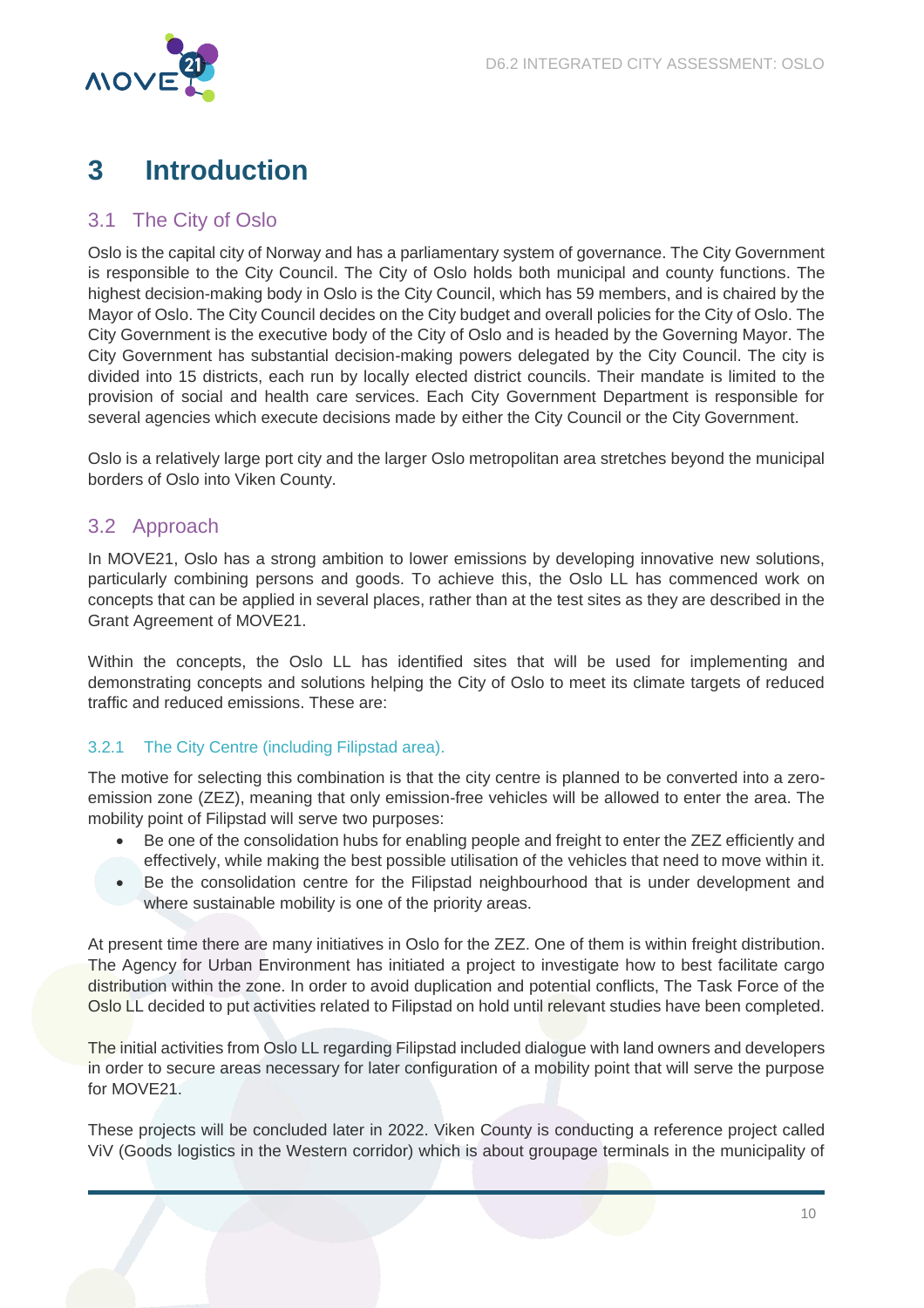

Bærum (Fornebu) within the Oslo metropolitan area. This will also provide the Oslo LL with knowledge relevant for development of such terminals at Filipstad.

In order to maintain progress and momentum in the Oslo LL while issues surrounding Filipstad are resolved work commenced in the area of the city called Lilleakerbyen (see Figure 1), in immediate proximity to the neighbouring municipality of Bærum in the Viken County.



Figure 1 Lilleakerbyen

<span id="page-11-0"></span>Lilleakerbyen is undergoing a similar transformation and urban development to the one which is planned for Filipstad. Sustainable urban distribution of people and freight is central in the Lilleakerbyen development. The work and development at Lilleakerbyen has progressed further than the urban development of Filipstad. Many of the challenges are the same in both areas, therefore experience and knowledge gained through testing in Lilleakerbyen will be relevant for Filipstad and beyond.

A key concept in MOVE21 is to view the movement of people and freight holistically. Project partner Ruter (public transport company) is already operating a mobility-on-demand service for senior citizens (Aldersvennlig transport). A plan in the Oslo LL is to test how goods also could be moved using this ondemand service (see Section 1.3.1). The shopping centre in Lilleakerbyen, CC Vest, is the most frequently visited location served by on-demand service for senior citizens. CC Vest is, therefore, seen as a very suitable location to start implementing combined mobility for people and freight, starting by enabling these mobility services to perform last-mile operations for goods procured in the shopping centre.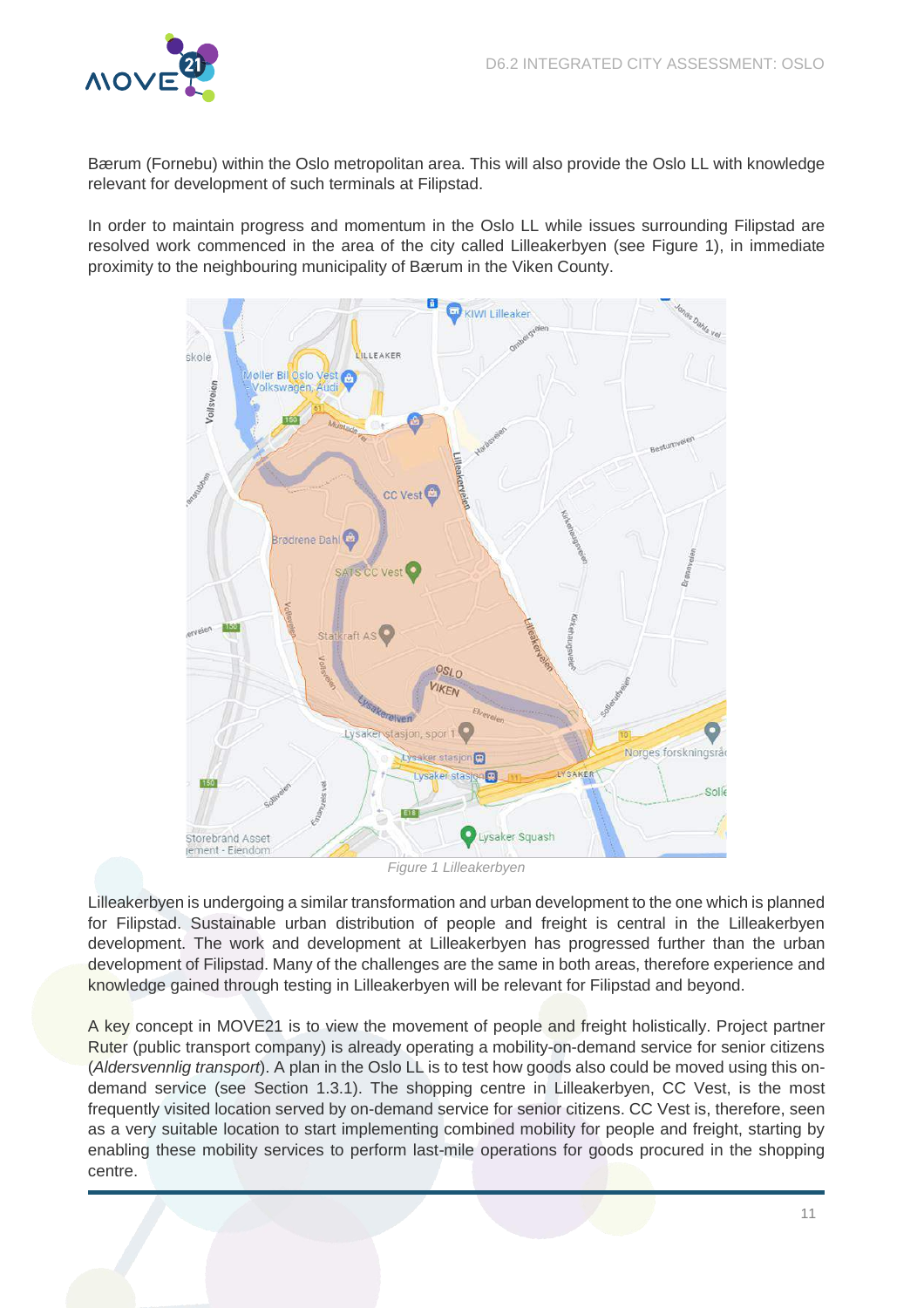

The technologies applied and the lessons learned through these activities will be ready for replication in Filipstad and other locations in Oslo, other MOVE21 cities and beyond.

#### <span id="page-12-0"></span>3.2.2 Ski station (Oslo extended urban area eastwards in Viken county).

Ski is a small community of about 20.000 inhabitants. Like most other similar areas around Oslo, there is high-capacity services available to move from Ski to the centre of Oslo, but if you want to engage in activities within Ski (not along the "trunk line" to the centre of Oslo) mobility services are lacking, and the use of private cars is dominating.

The original idea in MOVE21 was to develop mobility services within Ski, so that mobility services are easily available to such an extent that the need to use private cars is minimised. This was based on the planned new high speed railway connection between Ski and Oslo (Follobanen), scheduled to be ready in 2022. The high speed railway is delayed, at least, until 2023. Consequently, the original plans for developing a network of mobility hubs in Ski using the station as the central point, are now changed in line with the completion of the new train service.

To try out new mobility services like the one envisioned in Ski, Groruddalen has been selected as a place to start (see Figure 2). The challenges in Grorud are the lack of mobility services "across or within" the area. As in Ski, there are good connections/trunk lines to/from the Oslo city centre. Hence, Groruddalen was considered a logical replacement for Ski in this stage of the project. MOVE21 will revert to Ski, replicating solutions and experiences from Groruddalen, when Follobanen is operational. Grorud is an area in the northeast of the city in immediate proximity to Viken county and the satellite town of Lillestrrøm in Viken County.



Figure 2 Groruddalen (blue) and Lilleakerbyen (orange)

<span id="page-12-3"></span>The challenges in Ski and Groruddalen are essentially the same for almost all regions around Oslo. Hence, the concepts and solutions to be tried and tested in these areas are relevant for the Oslo functional urban area and will be deployed there later.

### <span id="page-12-1"></span>3.3 Oslo Living Lab Initial initiatives

#### <span id="page-12-2"></span>3.3.1 Mobility on-demand for people and freight (R-MODS)

This is an existing mobility-on-demand service for senior citizens, operated by the MOVE21 project partner Ruter (public transport company) and financed through the annual city budget adopted by the Oslo City Council. It will be extended to also carry goods with the same vehicles (minibuses). The demonstration will test transportation of shopping items bought by consumers in selected shopping centres as either home deliveries or deliveries to pick up points.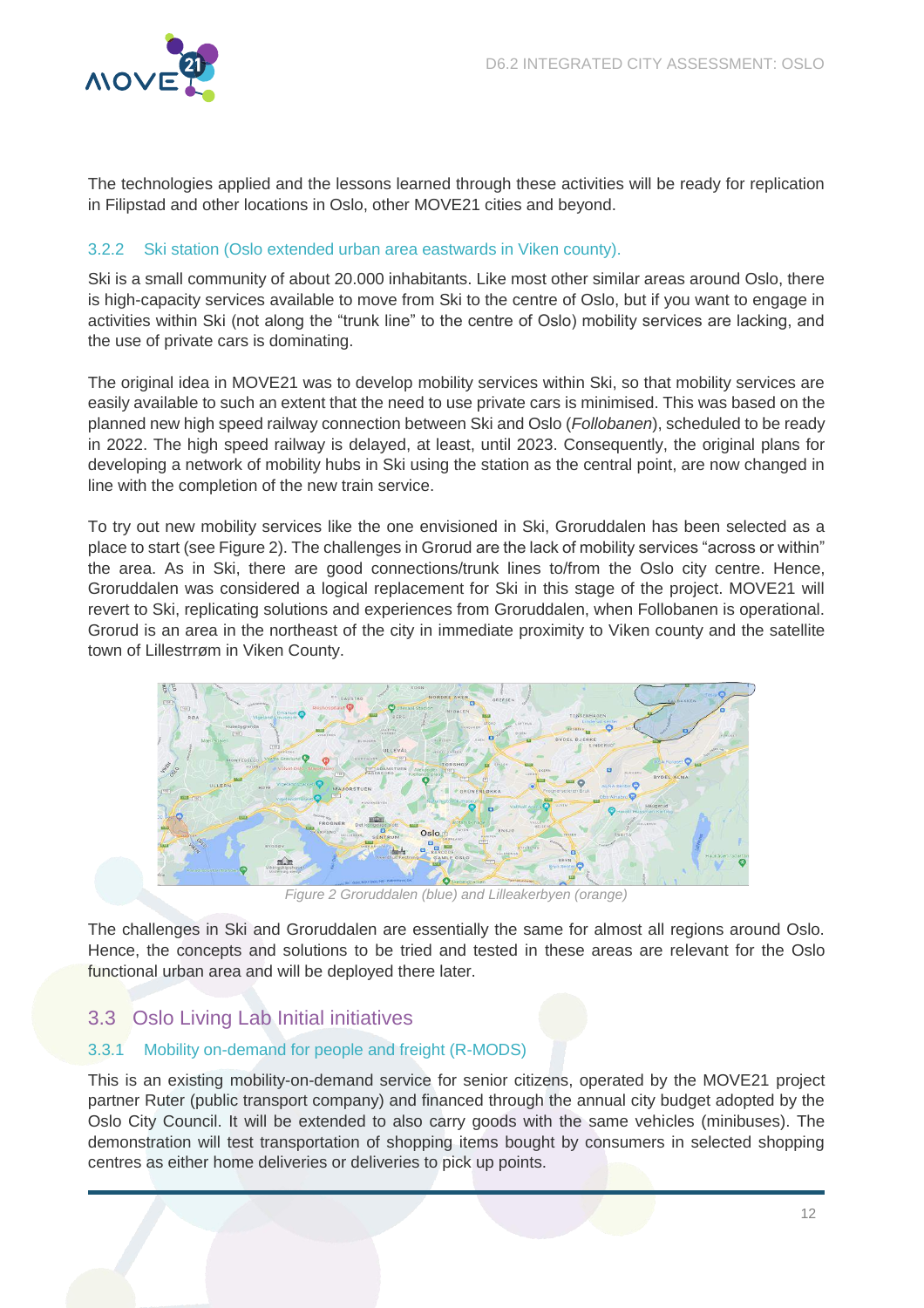

The initial implementation of the R-MODS combining people and freight will be cargo originating inside the R-MODS catchment area, that means cargo purchased in stores – inside or outside shopping centres and cargo purchased using eCommerce platforms.

Figure 1 illustrates shopping centres inside the R-MODS catchment area (green dots). Ultimately all of these will be included in the new services. If the R-MODS service is being extended to cover Oslo proper, many more shopping centres and other hubs will be included. The implementation aims to begin at the shopping centre marked 1, CC Vest. Later, the test site of Filipstad (marked in dark blue and 2) will be connected to the network.



Figure 3 Shopping centres served by R-MODS

<span id="page-13-0"></span>Shop customers will be allowed to buy goods in one or more stores. The stores will offer to send the goods to the shoppers' desired address. MIXMOVE Ship will be used by the employees in the stores to book transportation and to label the cargo. This will be the alternative offered in the initial proof of concept for the new services (combining people and freight). It has to be analysed if the user interface for preparing shipments may be slightly simplified, or if there may be ways of preconfiguring certain content so that data entry is kept to a minimum.

Once the "Ship" alternative is in place; it will be discussed if the stores have implemented or want to implement eCommerce platforms, e.g., with WoCommerce or PrestaShop interfaces.

#### 3.3.1.1 The Hubs

In the shopping centres, goods will be transported from stores to a dedicated cargo hub area. Then cargo will be consolidated (shop customers may, for example, make purchases in any number of different stores) and transport will be booked (connecting to the carrier management system). The operations in these small (micro) hubs will be manual. There will be a Hub Management implementation with basic capabilities, printer, label printer and hand-held devices should be initially sufficient in each hub. If goods are being procured in stores outside shopping centres, then the cargo will be picked up there and brought to the closest hub, where consolidation will take place before transport to the final address.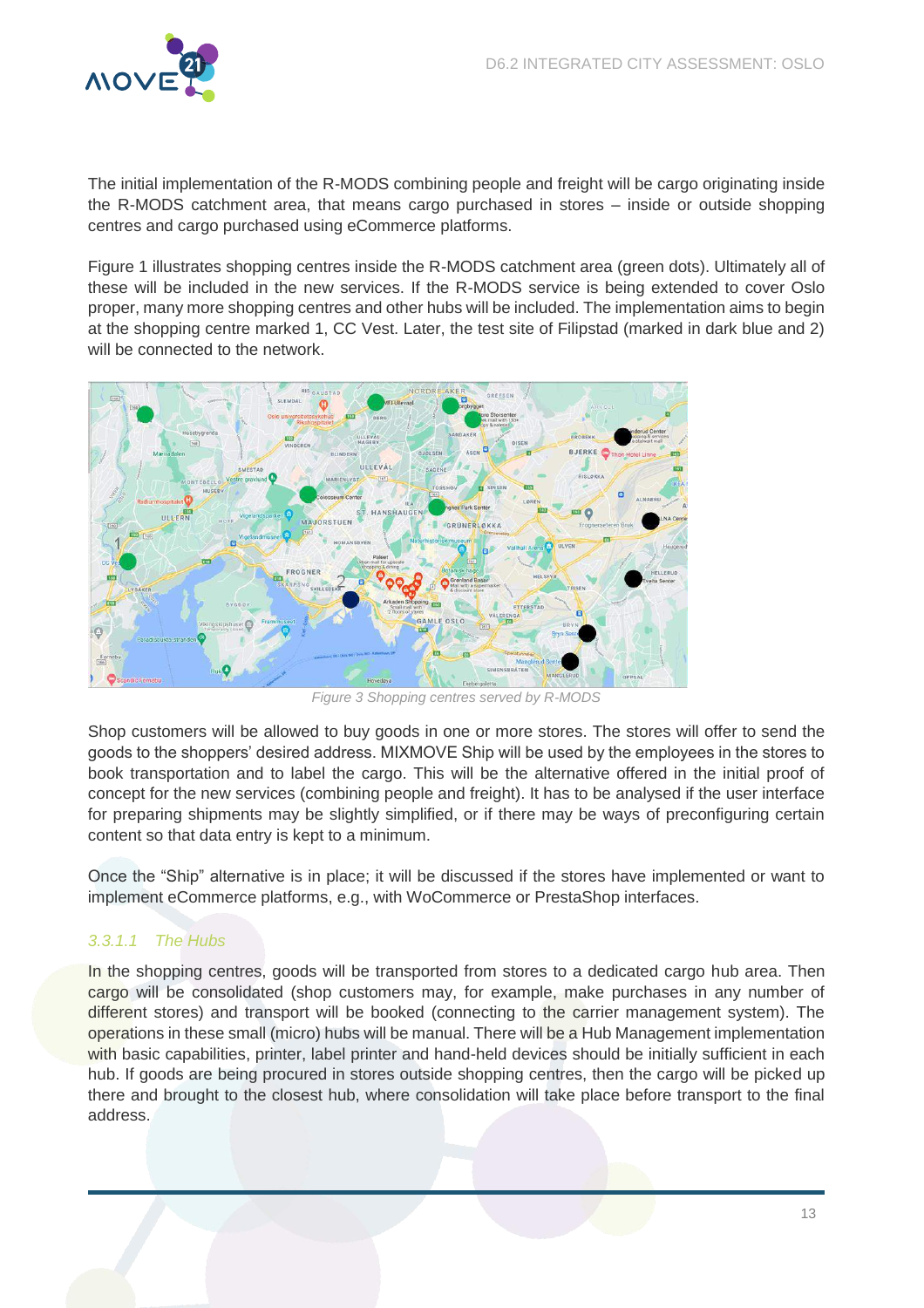

#### 3.3.1.2 Carrier Management Systems

A configuration of software components necessary for implementation is planned.



Figure 4 Management software configuration for the Oslo Living Lab implementation

#### <span id="page-14-1"></span>3.3.1.3 Plan

This plan concentrates on establishing the operation in the first shopping centre, CC Vest. Once this is operational, new plans will be developed for expanding the activities to other shopping centres.



#### <span id="page-14-2"></span><span id="page-14-0"></span>3.3.2 Network of local mobility points for transit between transport modes

Using mobility hub "best practice" this concept aims to provide citizens with a cost efficient and flexible alternative to car ownership. Availability, predictability, and simplicity are identified as the main drivers for owning a car. Schreier et al (2018) concluded that users of station-based car sharing use public transport and other greener modalities more frequently than car owners. Through implementing a network of "neighbourhood hubs" in an area of Oslo, the Oslo LL will investigate how to increase use of public transport and reduce use of the private car.

The Oslo LL aims to measure the effects through integration with Ruter's digital user interface. Looking at car ownership, public transport coverage and other socio-economic indicators, the area of Grorud is identified as a good place for initial place for demonstrating hubs, connecting the most densely populated areas as well as connecting to Lørenskog municiaplity in Viken county. The process of finding 10-20 locations has commenced, and the Oslo LL will use knowledge acquired through Ruter's former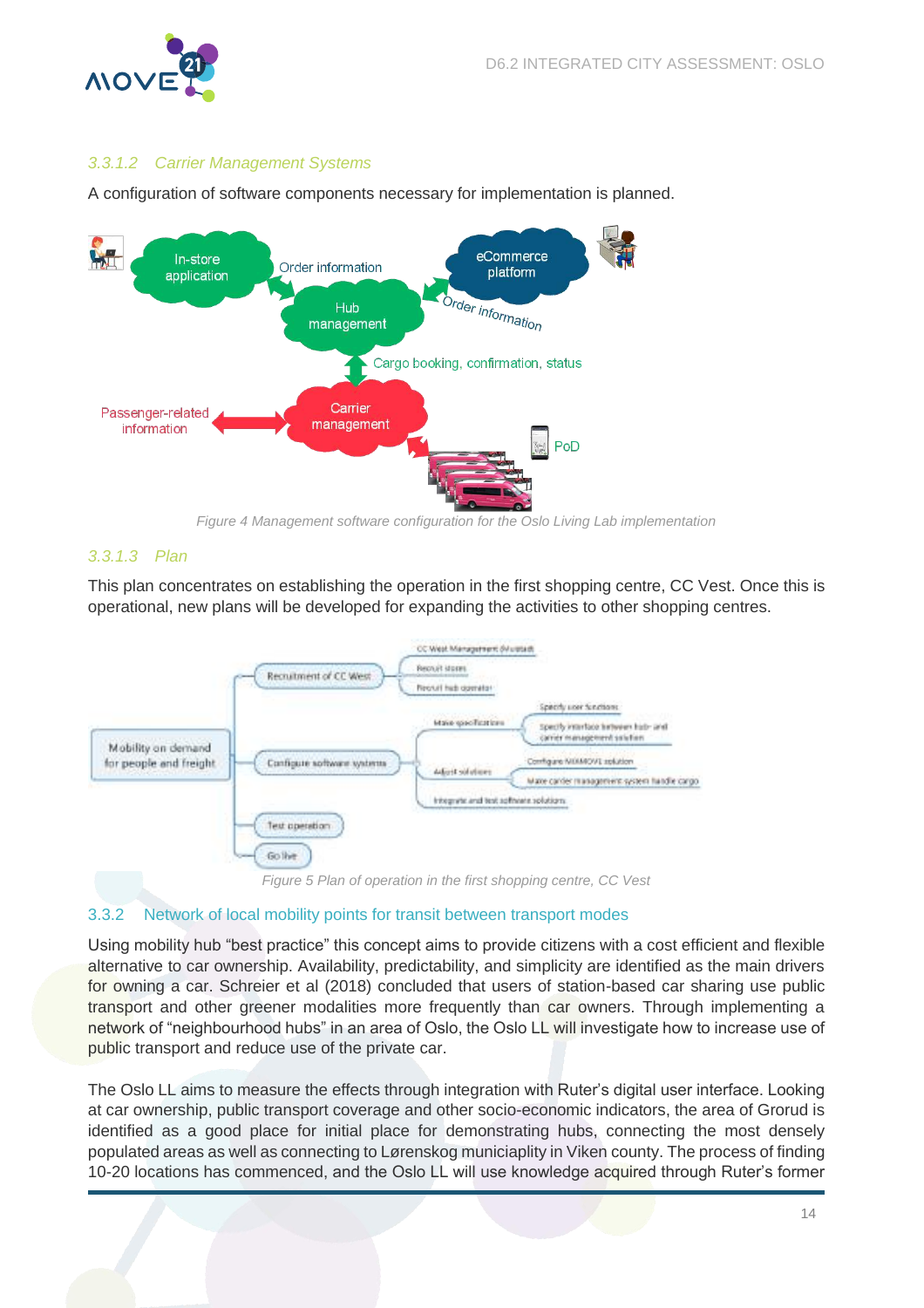

mobility hub pilots to select services and infrastructure. The neighbourhood hubs will consist of a variety of mobility and logistics services, such as public transport, parcel delivery boxes, DRT (Demand Responsive Transport) pick-up/drop-off, micro mobility, cargo bikes, car sharing (incl. cargo vans) and bike lockers. We will strive towards making populated, safe, light and clean spaces.

#### <span id="page-15-0"></span>3.3.3 Integration of public transport with micro-mobility in a mobility as a service

Integrating public transport with on-demand micro-mobility is a concept that Oslo LL is planning to test in order to reduce private cars and make alternative transport modes attractive. As mentioned in chapter 3.2, the main drivers for owning a car are availability, predictability, and simplicity. For this particular integration, the project will focus on availability and simplicity to meet the needs of person transport within Oslo's three rings for a seamless user experience on a multi-module trip.

The Oslo LL is setting up dialogue meetings with all relevant actors (e.g., Ruter in collaboration with other actors outside the MOVE21 project consortium) in order to draft plans for involvement.

#### <span id="page-15-1"></span>3.3.4 Freight within Zero Emission Zone (ZEZ)

This is a collaboration between the ZEZ-project initiated by the City Department for the Environment and Transport and MOVE21. The ZEZ refers to a geographically regulated area in the city centre where only zero emission vehicles have access. The aim is to reduce greenhouse gas emissions, with improved local air quality and reduce car traffic as co-benefits. The Agency for Urban Environment is at present time researching the possibility to establish a pilot project/demonstration of a ZEZ.

A part of this work is to understand how freight should move within a ZEZ, and MOVE21 will investigate how to distribute goods to the zone as well as within. This also includes how to enforce emission-free vehicles and reduce the total amount of vehicles.

The main challenges that the City of Oslo face with a ZEZ are national legal aspects and the lack of authority to regulate the zone beyond a pilot phase. A dialogue with the National Public Roads Administration (NPRA) is therefore initiated by the City of Oslo, and the Agency for Urban Environment has also started an investigation of the legal framework. In general, it is also challenging to assess which road users should be granted an exemption in this zone. Hence, there is a need for creating a viable business model to include all actors within the logistic ecosystem, regardless of size of private companies, which enables broad participation in this city transformation.

### <span id="page-15-2"></span>**4 Summary of Context Analysis Living Lab**

#### <span id="page-15-3"></span>4.1 Urban Social Layer

In late 2021 WP3 delivered the report Urban Social Layer (D3.1) based on the areas from the proposal. It combined different data sources to analyse and extract insights about the performance of the areas from a socio-spatial perspective. Due the supplement of Lilleakerbyen og Groruddalen in the Oslo LL as starting points for two concepts, Oslo LL will collaborate further with WP3 to analyze the urban characteristics also for these areas. For the third concept (integration of public transport with micromobility) the city centre characteristics from D3.1 are relevant and when further developing the Filipstad, the characteristics of Filipstad are relevant (D3.1).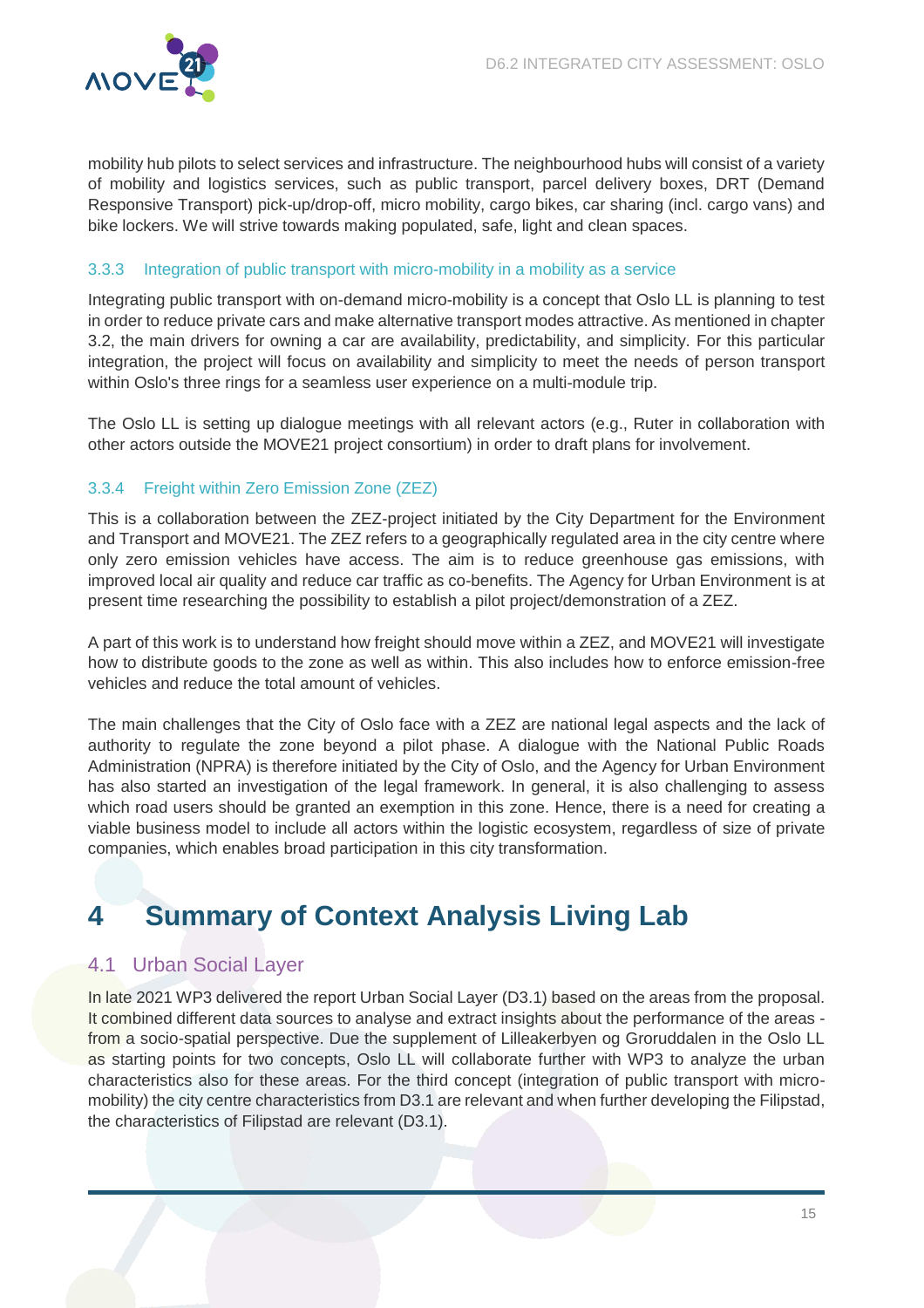

More specifically, four different types of environments surrounding the hub candidate locations were identified in D3.1. For Oslo, the environment types 1 [Dense | High integration high vitality] and 4 [Segregated | High integration low vitality] were defined, suggesting recommendations on what to include in a mobility hub. For example, multi-purpose trips in synergy with activities found in them (Type 4 Filipstad) and also to attract additional functions and services. Filipstad is today known for its portrelated facilities. For the city centre/ZEZ (Type 1) there are high levels of walkability and many activities. Here, hubs could serve a multi-purpose mobility scheme.

#### <span id="page-16-0"></span>4.1.1 Case summary Oslo

There is a difference in urban types between the inner and outer part of the ring (Kirkeveien-Finnmarksgata) in Oslo. As D3.1 points out, in the inner part there are many activities and larger buildings and closed building blocks. Streets are smaller, shorter, and closer to a grid pattern. In total, these characteristics provides a highly walkable and pedestrian-friendly area with a high index of walkability.

Further, it is described that these characteristics gradually shift to "a disperse, low-density, organic model at the outer part of the ring". This is explained as single-family housing in open block structures with an organic street pattern with multiple turns and a low number of intersections resulting in a nonpedestrian friendly atmosphere, along with the low density of amenities and services. The main activities are located in shopping malls that potentially encourage motorised traffic.

Connecting the inner and the outer parts of the ring, popular areas gather along main streets that connect the city centre to city-scale landmarks at the intersection of these axes with the ring (Storo, Colosseum, Skøyen, BI Campus, Vigeland Park) following a cartwheel structure. These streets also show a higher level of urban integration. Particularly, the E18 highway extends from the city centre towards both sides of the Oslo-Viken bay (Sandvika and Ski) being the main artery at a functional urban area scale.

#### <span id="page-16-1"></span>4.2 Governance Innovation

The evaluation of the governance context for Oslo in deliverable D4.1 was based on a literature review, a case study of Antwerp and results from the governance assessment of Oslo. The latter was about the parameters policy and regulations, stakeholders, legitimacy, and resources. Below is the summary with comments according to those parameters:

#### **Policy and regulation**

The City of Oslo has high ambitions for lowering emissions, e.g., by 95% within 2030 from 2009-levels and reduce the car traffic by a third within 2030 from 2015-levels. Relevant policy documents mapped in D4.1 include the Oslo climate strategy towards 2030<sup>1</sup>, the Oslo climate budget<sup>2</sup>, Oslo's Street Norm<sup>3</sup> and Oslo Urban Development Strategy 2030<sup>4</sup>. Further, D4.1 points at local policies, either recently implemented or under development, that include micro-mobility restrictions, zero emission zone, and parking restrictions in the city centre. Besides D4.1, the Norwegian Public Roads Administration's series of handbooks regarding design of physical infrastructure (incl. signs and road markings), and legislations around vehicles/bikes etc. should be mentioned.

 $\overline{a}$ 

<sup>1</sup> [Climate Strategy for Oslo towards 2030.](https://www.klimaoslo.no/wp-content/uploads/sites/88/2020/09/Klimastrategi2030-Kortversjon-ENG_2608_enkeltside.pdf)

<sup>2</sup> [Oslo Climate Budget](https://www.klimaoslo.no/collection/klimabudsjett-for-2022-oslo/#:~:text=Oslo%20kommune%20har%20utviklet%20et,(sak%20109%2F20).)

<sup>3</sup> [Gatenormal for Oslo](https://www.oslo.kommune.no/getfile.php/134032-1611566813/Tjenester%20og%20tilbud/Plan%2C%20bygg%20og%20eiendom/Byggesaksveiledere%2C%20normer%20og%20skjemaer/Gatenormal%20og%20normark/Gate-%20og%20veinormaler/Gatenormal%20for%20Osl)

<sup>4</sup> [Oslo Urban Development Strategy 2030](https://www.oslo.kommune.no/getfile.php/13322921-1572596200/Tjenester%20og%20tilbud/Politikk%20og%20administrasjon/Politikk/Kommuneplan/Vedtatt%20kommuneplan%202018/Kommuneplan%20Oslo%20-%20oppslag.pdf)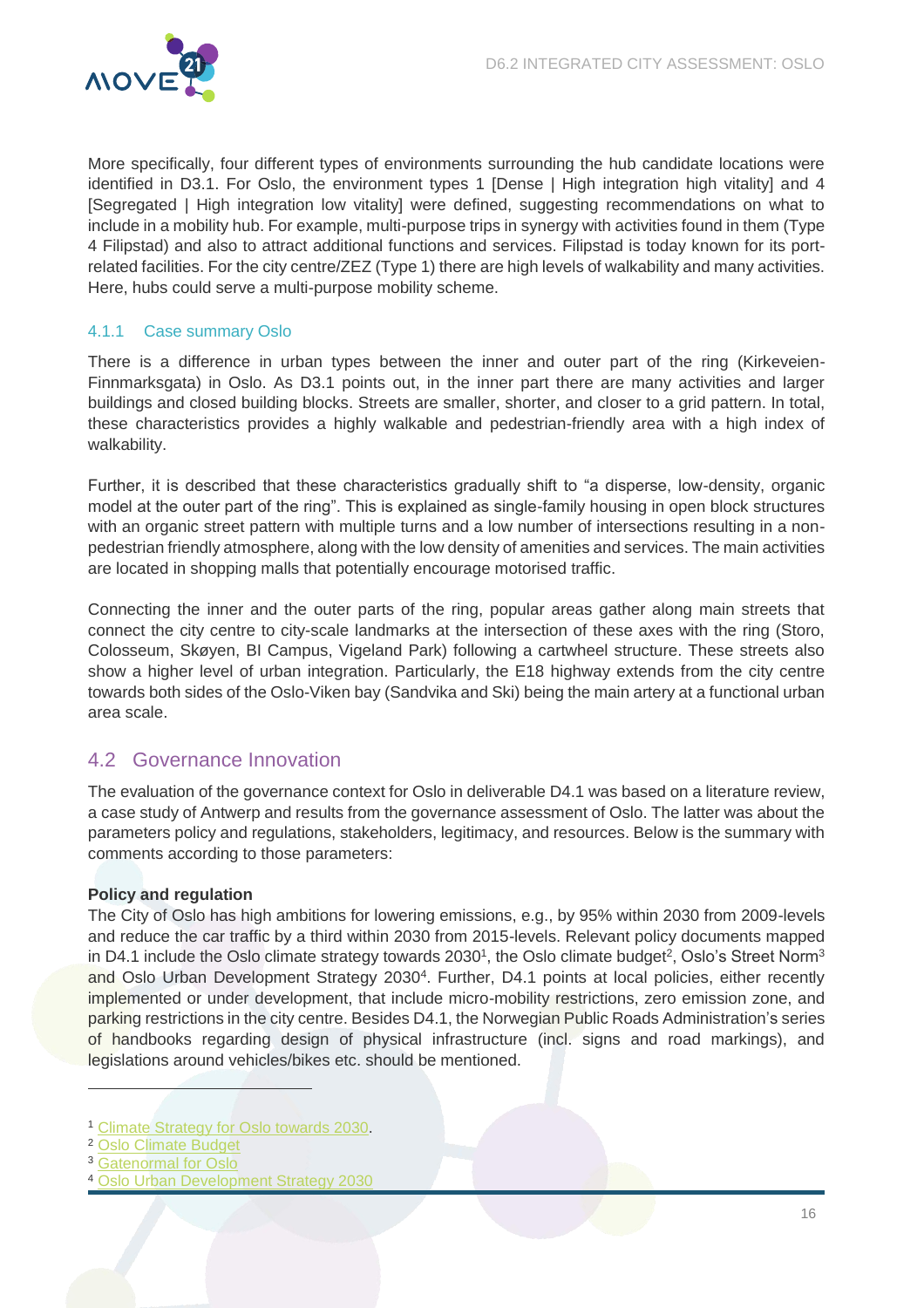

#### **Stakeholders**

For the city in general, some of the main mobility actors were found to be the Municipality's Department of Urban Development, the Department of Environment and Transport, the Norwegian Public Roads Administration (NPRA) the train operator Vy, the national transportation company Entur, the tram operator Oslo Sporveier, and Ruter. D 4.1 states that National authorities are relevant since implementations need to be followed up by large scale policy changes. Also, the transferability of the solutions to other national areas or cities will be strengthened increasing the impact of the project.

Within the Oslo LL, many more actors have been identified in stakeholder analyses, also within private sector, and as D4.1 describes, stakeholders' role depends on the current state, location and characteristics of each test site.

In the analysis of Oslo LL (D 3.1) the stakeholders were split in different groups depending on degree of involvement. As D4.1 describes these were end users (including both organisations and citizens, users and non-users), collaboration partners for creating the solutions (including private sector), and the organisations that need to be informed. It was in the deliverable proposed that the main opposition may be formed at the latter, e.g., taxi companies, delivery companies, and other private mobility companies. They may face competition from the public actors as a result of the project, e.g., Ruter's concept Mobility on-demand for people and freight (R-MODS). D 4.1 commented that there was no currently clearly defined strategy on how to deal with their opposition, but suggested to keep these stakeholders informed and to target the right individuals. This will be elaborated in D10.3 due in June 2022. Involving people within business development, innovation or sustainability departments of these companies may be beneficial as these are generally more perceptive and innovative.

However, D4.1 says that this is relevant if some of the solutions may threaten the companies' core business model. Instead of competing, attempt could be made to "share or consolidate physical assets (e.g., vehicles) and infrastructure between private and public companies, accompanied by creating shared business models". Also, the report underscored that following the city goals and ambitions for the test site design will improve accept from the politicians. Oslo LL builds concepts on existing entrepreneurial ideas and extends use of existing vehicles should be viewed as in line with that sort of acceptance from politicians and also the administrative management in the city, e.g., combining persons and goods in existing vehicles.

In addition to the groups that may form direct opposition, several potentially underrepresented stakeholder groups were identified and described as follows in D4.1. These were research organisations for close collaboration with start-ups, e.g., TØI and StartupLab Mobility, and citizens and end-user groups for user centred design. Here, Ruter has already started with interviews with focus groups that will be further developed within the Oslo LL.

In addition to groups described in D4.1 there are other existing organisations and projects that can provide platforms for, or contribute to, the dialogue. Even though they have their own agendas, the collaborations and members are relevant for the progress of the Oslo LL. These are discussed in the Task Force meetings and in the ICCP:

 Oslo Business for Climate Partnership. This network led by the City of Oslo may be particularly useful for increasing the end user involvement as the membership consists of the business community, citizens and NGOs.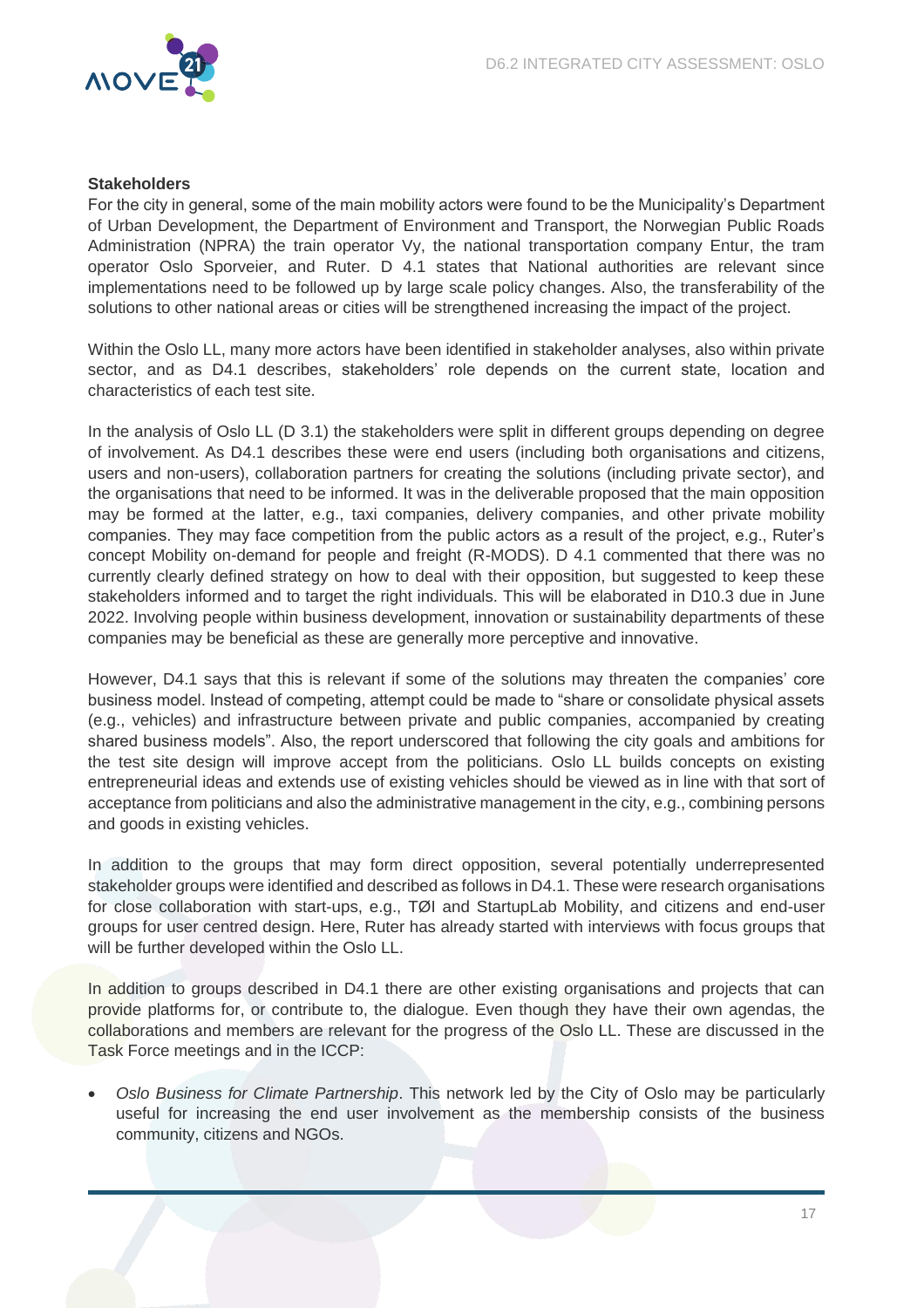

- STOR (Smart transport in the region of Oslo). The project is a collaboration between the municipality, Ruter and the Norwegian Public Roads Administration (NPRA) and focuses on testing new tech solutions and improving the existing mobility solutions.
- Ruter. Ruter is a partner in MOVE21 and holds regular dialogue meetings with the actors interested in transport and logistics, with broad representation of companies and start-ups.
- ICT NORWAY. This is an interest group for the Norwegian ICT industry. They represent the full range of the spectrum from the major players down to small entrepreneurial companies.
- Viken county: Viken is a partner in MOVE21 project and has several relevant projects that can contribute with useful experience, such as efficient goods delivery in west corridor.
- FSULP. Project for an evaluation of a sustainable urban logistic plan. This project identifies key elements for a SULP and will feed into MOVE21.

D.4.1 also suggests that proposed solutions should reflect innovative or entrepreneurial activities of the participating actors, building on existing knowledge and experiments. Entrepreneurial activity of the stakeholders is organized in several forms, with e.g., Ruter testing several ideas, and TØIs collaboration with StartupLab Mobility mentioned above where the Agency for Urban Environment and NPRA are among the partners. The topics are different, but are relevant to MOVE21 solutions to some extent, e.g., Ruter's following activities as described in D 4.1:

- (1) Combining inbound logistics to the city with outbound waste collection to reduce total traffic,
- (2) Demand responsive transport servicing elderly and people with special needs,
- (3) Distributed delivery by citizens. The solutions being tested by Ruter are currently on different readiness levels, and face several issues to different degrees, such safety and tax issues and competition laws.

#### **Legitimacy**

Another parameter from D4.1 is the legitimacy aspect when concepts involve competition between public actors or publicly owned companies and private actors. This is suggested to lead to opposition due to the already subsidized situation for the public actors. Also, the strong efforts among Norwegian Road Authorities in general (municipalities, counties and at national level) within road safety means that safety is expected to be integrated from early concept planning until testing. Only then, both politicians and the authorities can front the concepts. Finally, mobility trends were also considered to challenge legitimacy if Oslo LL concepts are not adjusted or in line with these. Oslo LL therefore considers this transport mode to be highly relevant to include in the concepts and will also follow up results from the MikroReg project (owned by the Agency of Urban Environment) which is about knowledge needs and the role of the regulator regarding micro mobility. This project runs from 2021 to 2023.

Other constraints influencing political priorities in the city is the increase in electrification, car sharing and zero emission zone ambitions, the development of automated vehicles within public transport, as well as new guidelines for working from home.

Being able to demonstrate the difference between existing mobility offers and the solutions within the concepts underscore the market value, according to D4.1. The technological solutions in concepts at Oslo LL attempts to address the need for common systems for consolidation of goods. Being able to prove this is important.

#### **Resources**

Other barriers for progress in the Oslo LL concern long term financing and lack of proper business models that address private companies. To develop such models and private investments there is a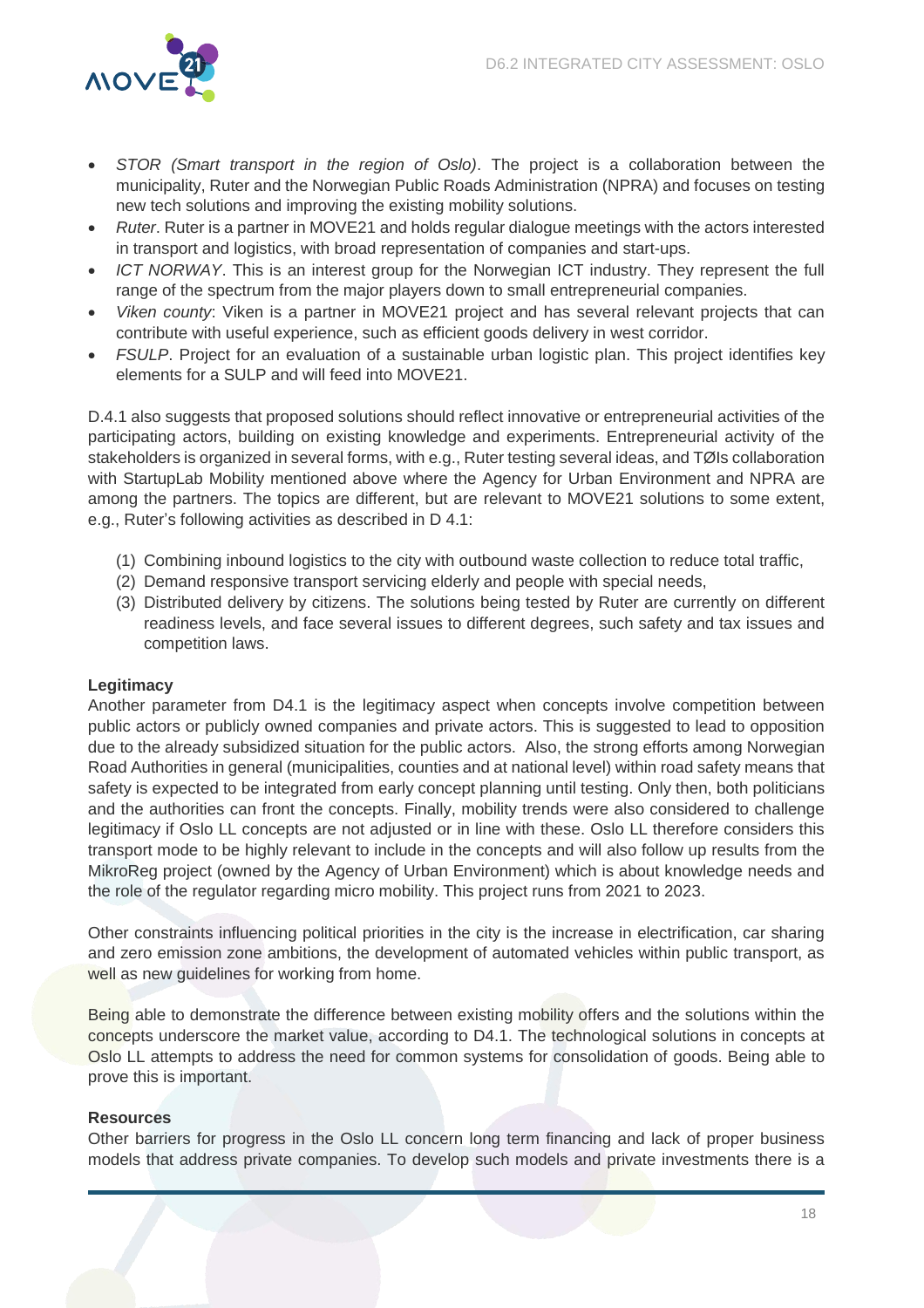

need of collaboration and involving the private actors as stakeholders, e.g., by industry meetings. This will be done in collaboration with WP9 and commencing work on business models and exploitation.

Another big challenge regarding resources is the competition for space/area. There is a lack of available areas. As mentioned earlier one concept will start testing in areas that Ruter already is operating in. Another is about integration of public transport with micro-mobility (no specific area) whereas the third is the network of mobility points in Groruddalen. The two first do not have the same challenges for competition whereas the latter face urban space constraints.

Also, as D4.1 points out, there may be a shortage of future electricity. The costs related to operations of different mobility solutions will increase, as well as the costs for the citizens and private actors using the transport modes. On the other side, this may also underscore the need for consolidation and optimising use of existing vehicles, infrastructure etc.

#### <span id="page-19-0"></span>4.3 Technical Solutions and Integration

The technology in MOVE21 and the Oslo LL is about information systems or software platforms for managing public transport and logistic solutions, preferably in combination. Deliverable D5.1 establishes an overview of the technical needs for the solutions to be implemented by the concepts/actions planned in the Living Labs, and on the potential for integration among these technological solutions.

Since the concepts of the Oslo LL are not yet finalized, the general issues from the deliverable are described here. These are pointed out as a prerequisite when selecting and integrating technologies. One of these is to make the use of public transportation more attractive than private cars and another is that should be moved by making the best possible use of resources. MIXMOVE and Urban Sharing (partners in the MOVE21 project consortium) both have solutions for this.

More specifically, the deliverable states that Urban Sharing can contribute to the integration between the ticketing/booking systems used in public transportation with systems being used to book the ondemand transportation services (use of bicycles, e-scooters, taxis, etc. in the mobility hubs). MIXMOVE can contribute to the establishment of a coherent infrastructure for urban distribution of freight. Key is to establish capabilities for cargo consolidation/reconstruction, including information systems to manage such operations.

For implementation in the Oslo LL, the solutions for managing cargo consolidation need to be integrated with the information systems of the companies performing hub-to-hub transport and those performing first and last-mile operations. In general, as well as for the Oslo LL, companies offering passenger transport, either regular or on-demand, should extend their ticketing/booking systems to cater for the movement of cargo in addition to moving people. They should also extend their "in-vehicle" solutions so that the status of movements and proof of delivery of goods may be recorded and reported electronically to the appropriate stakeholders.

### <span id="page-19-1"></span>**5 Priority topics and Crossovers**

To implement solutions in the Oslo LL, key contextual factors, or priority topics have been identified. They follow from the previous chapter and from progress and meetings in the Oslo LL. An overall priority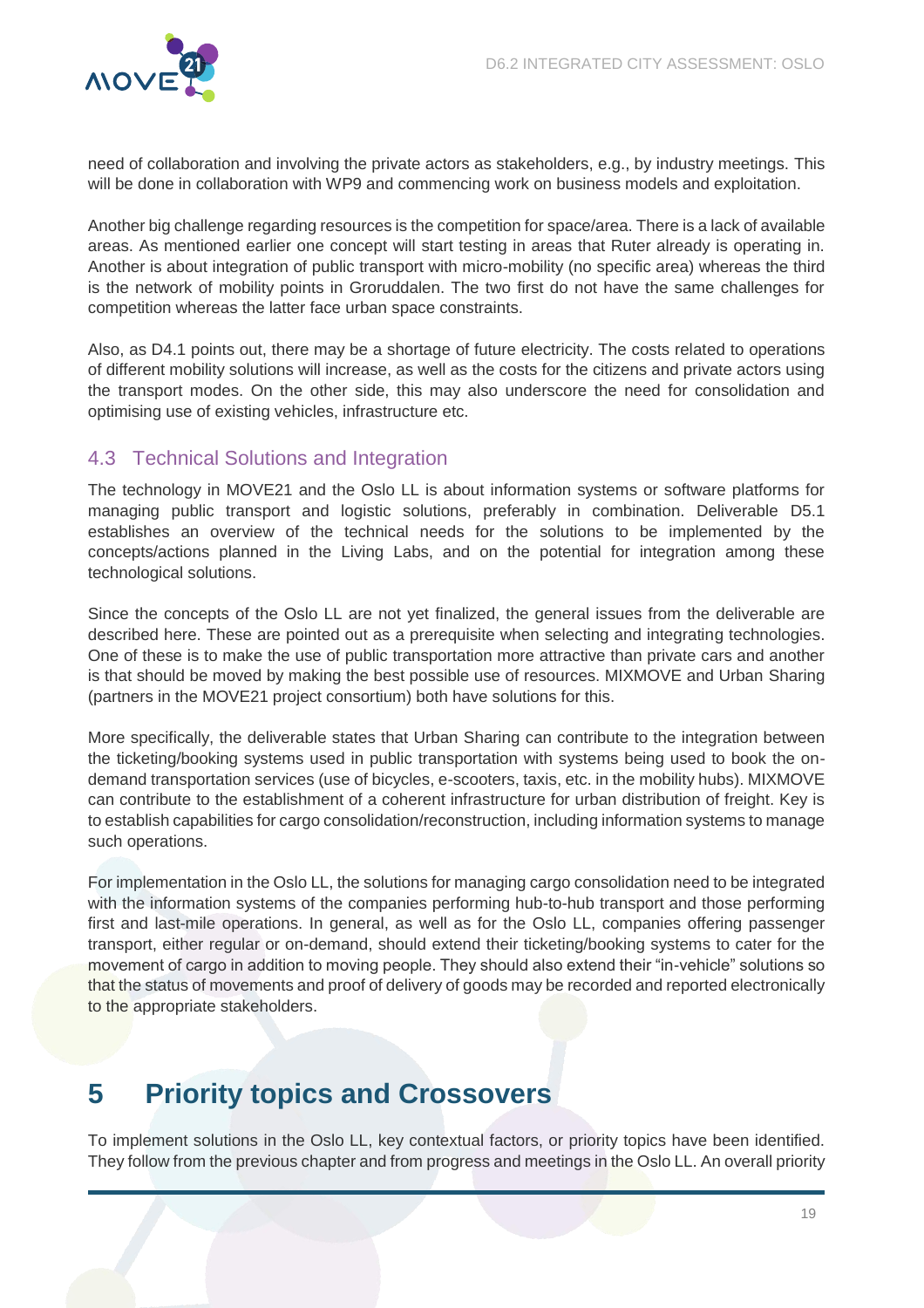

is to start demonstrations according to timeline (figures 6 and 8), to upscale concepts, and add new ideas emerging through iterative co-creation processes within the Oslo LL, WPs as well as with other national private and public stakeholders and networks within mobility.

#### <span id="page-20-0"></span>5.1 Priority topics

The priority topics are presented below, with a suggested timeline, process and involved WPs and other actors. This is a draft of April 2022. In chapter 6 an innovation action plan at another level of the Oslo LL work is described.

| <b>Topics</b>                                                         | <b>Timeline</b>            | <b>Outcome</b>                                                                                                                                                                                                                                               | Process /<br><b>Method</b>                  | <b>Involved</b>                    |  |  |  |  |  |  |
|-----------------------------------------------------------------------|----------------------------|--------------------------------------------------------------------------------------------------------------------------------------------------------------------------------------------------------------------------------------------------------------|---------------------------------------------|------------------------------------|--|--|--|--|--|--|
|                                                                       | <b>Social layers</b>       |                                                                                                                                                                                                                                                              |                                             |                                    |  |  |  |  |  |  |
| <b>Spatial</b><br>context                                             | Starting<br>Q3 2022        | Perform an updated analysis of spatio-<br>social characteristics for concepts in<br>City Centre (hubs in and around ZEZ),<br>Lilleakerbyen and Groruddalen.                                                                                                  | Analysis,<br>simulations                    | WP3,<br>WP5, Oslo<br>LL            |  |  |  |  |  |  |
| <b>Support</b><br><b>services</b>                                     | <b>Starting</b><br>Q3 2022 | Establish a public space for travelling<br>within Groruddalen. In WP3 and D3.1 a<br>good public space is described to have<br>a public transit, accessibility comfort as<br>well as being safe, and show a high<br>level of social relevance and liveliness. | Simulation of<br>pedestrian,<br>biking etc. | <b>WP3,</b><br>WP5, Oslo<br>LL     |  |  |  |  |  |  |
| <b>Further data</b><br>exploration                                    | Starting<br>Q2 2022        | Explore data and apply tools in WP3 to<br>work on the idea or concept of strategic<br>placement/parking of e-scooters in the<br>city centre/ZEZ. Public car parking is<br>reduced and those spots can be ulitised<br>for e-scooters.                         | Data analysis,<br>simulations               | Oslo LL,<br><b>WP3, WP5</b>        |  |  |  |  |  |  |
| <b>Involvement</b><br><b>of</b><br>stakeholder<br>on social<br>layers | <b>Starting</b><br>Q2 2022 | Apply results, tools and methods from<br>WP3 to strengthen arguments and<br>involvement of stakeholders for<br>strategic deployment of mobility<br>services in the city centre and in<br>Groruddalen.                                                        | <b>Meetings</b><br>Workshops                | NPRA,<br>Private<br>actors,<br>WP3 |  |  |  |  |  |  |

<span id="page-20-1"></span>Table 1 Priority topics within Social layers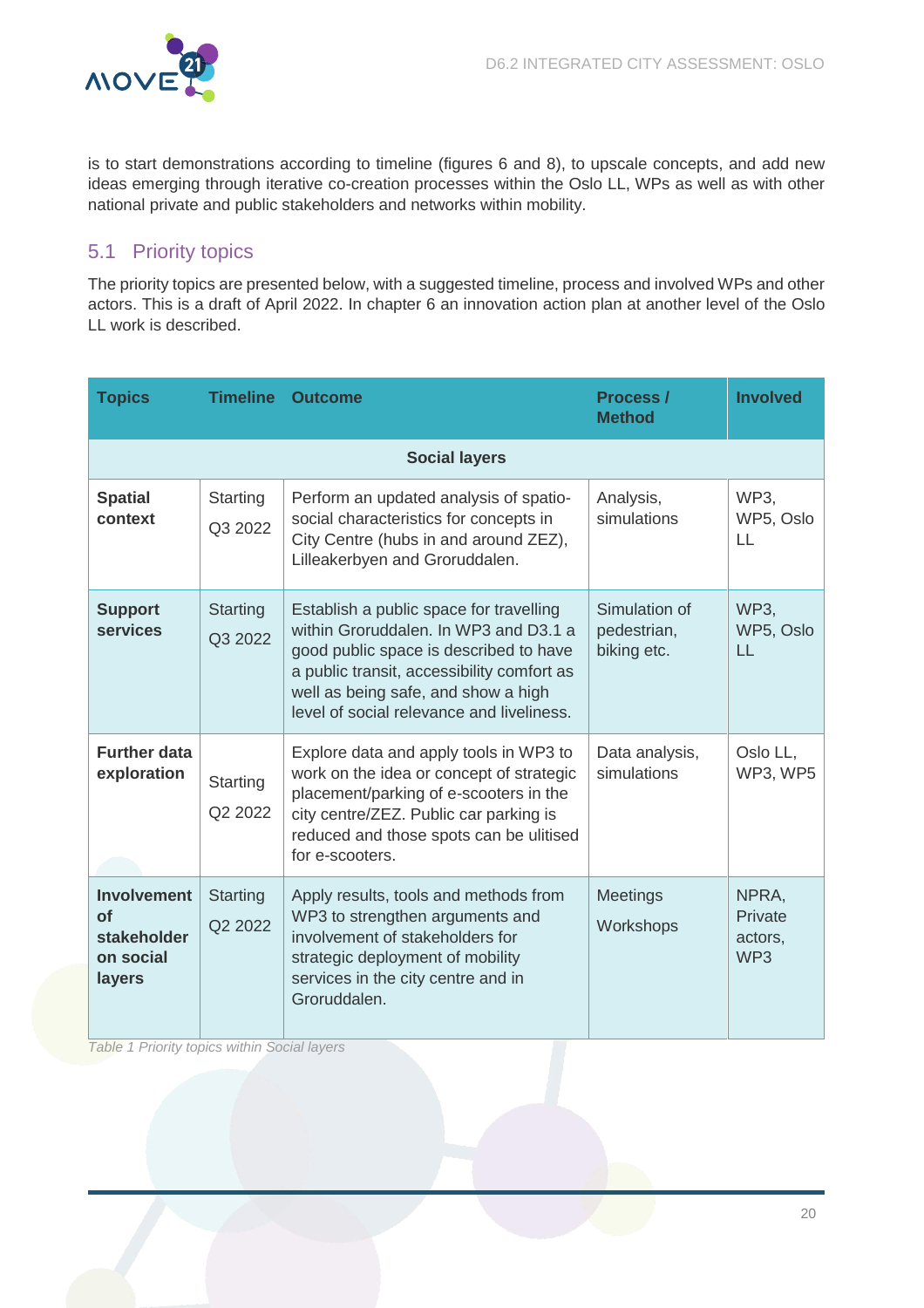

| <b>Topics</b>                                                              | <b>Timeline</b>           | <b>Outcome</b>                                                                                                                                                                                                                                                                                                                                                                                                                                                                                                                          | <b>Process /</b><br><b>Method</b>                           | <b>Involved</b>                                                                                     |
|----------------------------------------------------------------------------|---------------------------|-----------------------------------------------------------------------------------------------------------------------------------------------------------------------------------------------------------------------------------------------------------------------------------------------------------------------------------------------------------------------------------------------------------------------------------------------------------------------------------------------------------------------------------------|-------------------------------------------------------------|-----------------------------------------------------------------------------------------------------|
|                                                                            |                           | <b>Governance</b>                                                                                                                                                                                                                                                                                                                                                                                                                                                                                                                       |                                                             |                                                                                                     |
| Legal<br>aspects -<br><b>Regulation</b><br>of area                         | Starting<br>Q3 2022       | Legal challenges regarding<br>regulation of ZEZ and UVAR's,<br>road users with exemption from<br>ZEZ regulation, viable business<br>model to include all actors within<br>the logistic ecosystem, regardless<br>of size of private companies.                                                                                                                                                                                                                                                                                           | Dialogue<br>meetings<br>workshop                            | Task Force,<br>The City of<br>Oslo LL, WP4<br>WP9                                                   |
| Legal<br>aspects-<br><b>Vehicle</b><br>legislation                         | <b>Started</b><br>Q2 2022 | Vehicle legislation regarding<br>combination of goods and persons<br>in the same vehicle to be used in<br>Ruter's R-MODS. Is it for example<br>necessary to apply for vehicle<br>approval?                                                                                                                                                                                                                                                                                                                                              | <b>Expert meeting</b><br>Application of<br>vehicle approval | Oslo LL, WP4,<br><b>NPRA</b>                                                                        |
| Legal<br>aspects-<br><b>Strategy for</b><br>handling<br>regulations        | Starting<br>Q3 2022       | E-scooter regulations can lead to<br>challenges related to mobility hubs<br>in Oslo. A strategy should be<br>established that can ensure the<br>handling of future regulations<br>relevant for the Oslo LL. Ensure<br>participation of the Oslo LL in the<br>preparation of new regulations for<br>electric scooters and perhaps also<br>car sharing.                                                                                                                                                                                   | Meetings                                                    | Oslo LL,<br>NPRA, WP4,<br>MikroReg                                                                  |
| <b>Stakeholders</b><br>involvement-<br><b>Private and</b><br>public actors | <b>Started</b><br>Q2 2022 | Stakeholder involvement of<br>regulatory authorities.<br>Demonstrations may lead to issues<br>relevant for regulatory road<br>authorities (national and<br>municipality), like affecting physical<br>and digital infrastructure, area use<br>and road safety etc.<br>Stakeholder involvement of private<br>companies, such as recent<br>stakeholder meeting between<br>NPRA, Task Force members and<br>private actors (last mile deliveries<br>companies etc.), hosted by NPRA.<br>The meeting was about micro<br>mobility and freight. | Industry<br>meeting,<br>workshops                           | <b>Task Force</b><br>The Oslo Port<br>Authority<br>WP4, WP6<br><b>WP10</b><br><b>Private Actors</b> |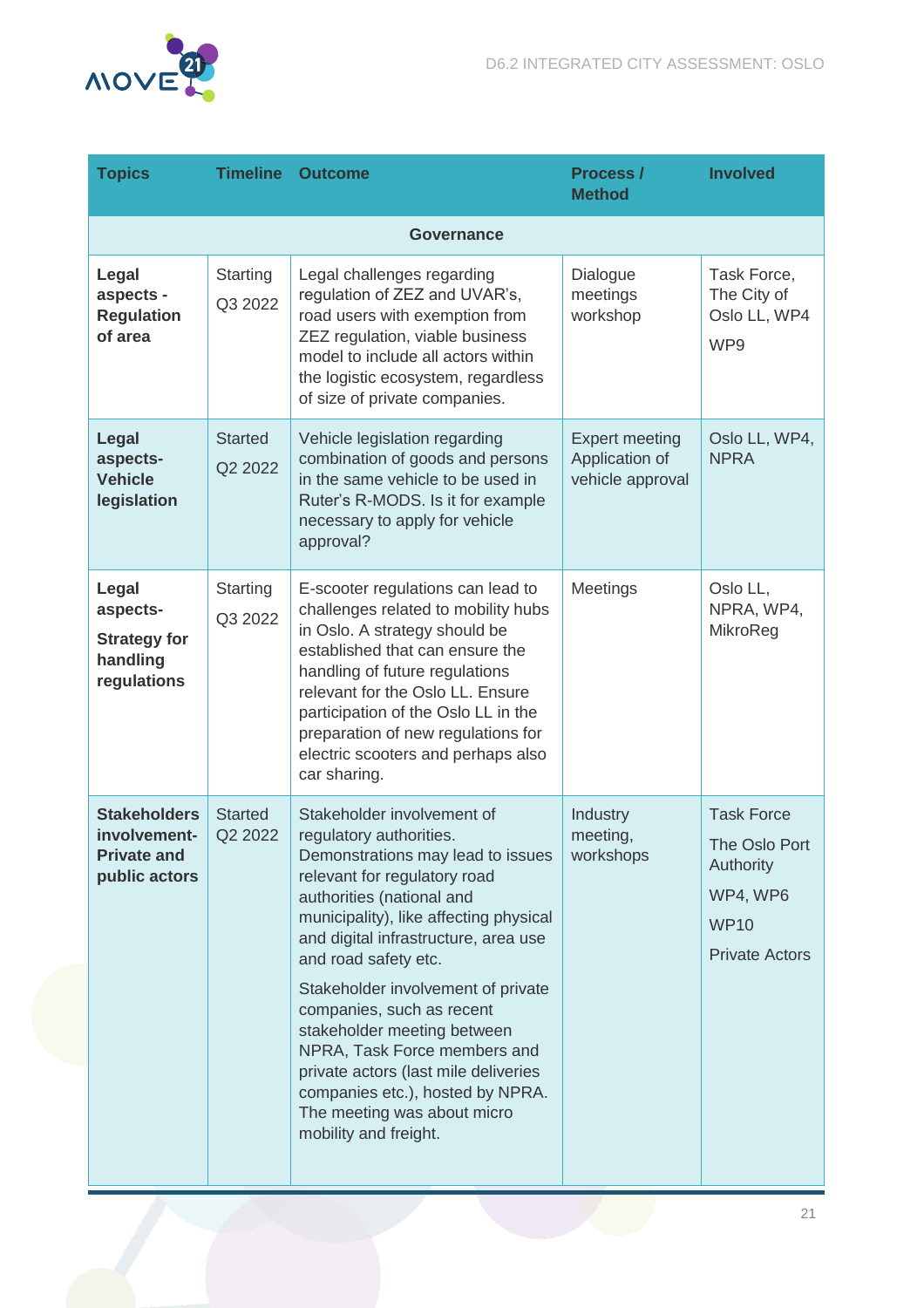

| <b>Topics</b>                        | <b>Timeline</b>           | <b>Outcome</b>                                                                                                                                                                                                                                                                                                                                                                                                                                                                                                                                                                                                                                                                                                                                                                | Process /<br><b>Method</b> | <b>Involved</b>                                                     |
|--------------------------------------|---------------------------|-------------------------------------------------------------------------------------------------------------------------------------------------------------------------------------------------------------------------------------------------------------------------------------------------------------------------------------------------------------------------------------------------------------------------------------------------------------------------------------------------------------------------------------------------------------------------------------------------------------------------------------------------------------------------------------------------------------------------------------------------------------------------------|----------------------------|---------------------------------------------------------------------|
|                                      |                           | Establish a strategy for involving<br>stakeholders that have access to<br>areas, e.g., in Filipstad.                                                                                                                                                                                                                                                                                                                                                                                                                                                                                                                                                                                                                                                                          |                            |                                                                     |
| <b>Procurement</b>                   | <b>Started</b><br>Q2 2022 | Establish partnerships between<br>private and public sector (See also<br>related topic above). D4.1 states<br>that both private and public sector<br>are involved for public transport,<br>whereas for freight transport,<br>private companies are most<br>common. Cooperation and<br>establishing partnerships between<br>them are important for the<br>concepts and solutions within Oslo<br>LL and procurement models as<br>well as business models and<br>organisational aspects must be<br>defined. Procurement is also<br>addressed in D5.1 where it is<br>suggested that the cities<br>investigate possibilities of<br>collaborating with providers of<br>goods to rethink procurement<br>terms and conditions, thereby<br>taking more control over cargo<br>movement. | Industry meeting           | Oslo LL, WP4,<br>NPRA, Private<br>actors/Industry<br>WP9            |
|                                      | Starting<br>Q3 2022       | Arrange workshops to explore the<br>potential for using public<br>procurement (e.g., City of Oslo) to<br>create demand for the delivery<br>service in the concept of Mobility<br>on-demand for people and freight,<br>and possibly for the Network of<br>mobility points. This will be done<br>with the Task Force and the<br>relevant agencies or departments<br>in the City of Oslo.                                                                                                                                                                                                                                                                                                                                                                                        | Workshop                   | Task Force,<br>WP4, The City<br>of Oslo<br>Department of<br>Finance |
| <b>Private</b><br><b>investments</b> | Starting<br>Q3 2022       | Continue the newly established<br>collaboration with private<br>companies (goods deliveries/first<br>and last mile), i.e., meeting                                                                                                                                                                                                                                                                                                                                                                                                                                                                                                                                                                                                                                            | Industry meeting           | Oslo LL, WP9,<br>WP4                                                |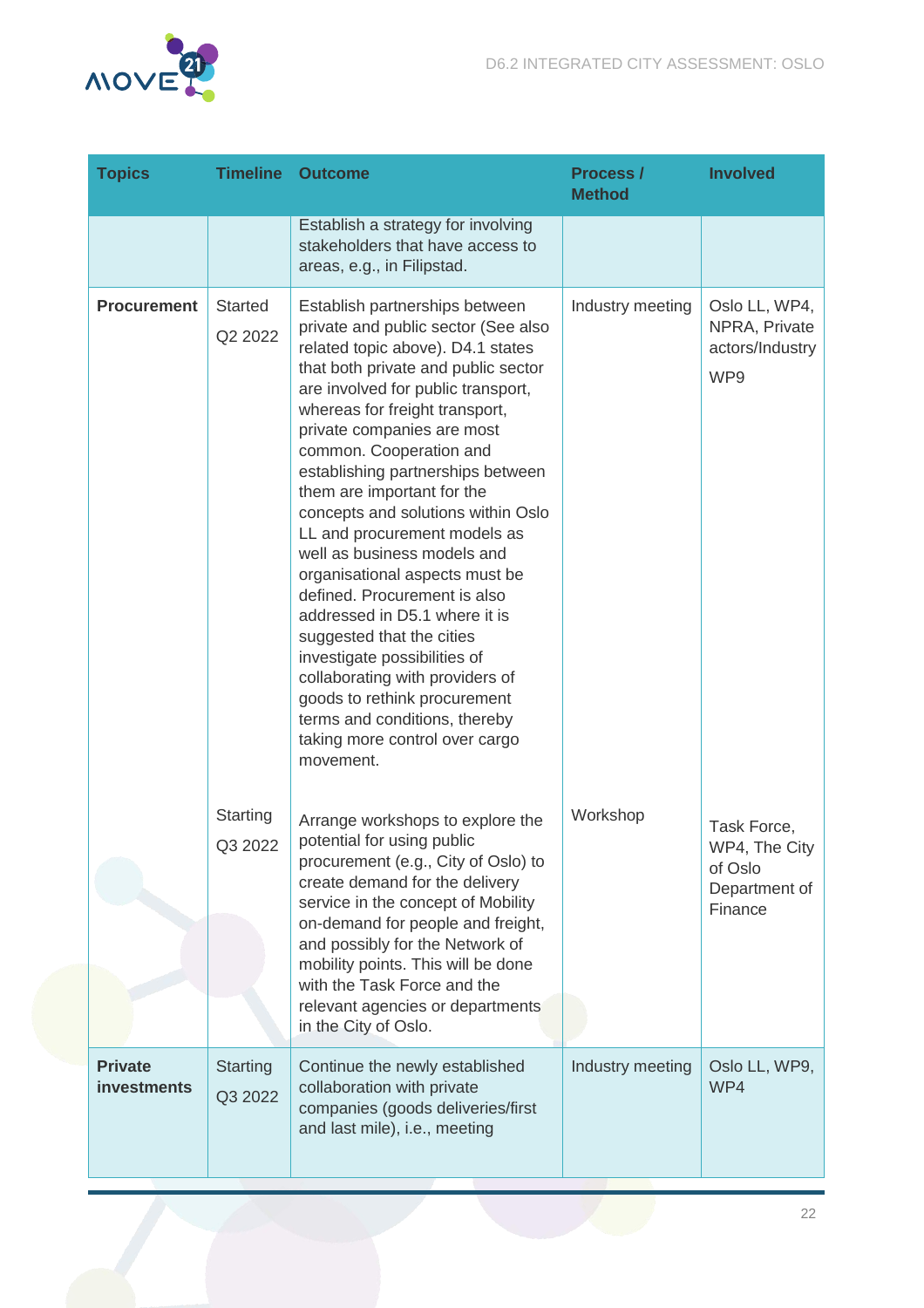

| <b>Topics</b>                                   | <b>Timeline</b>            | <b>Outcome</b>                                                                                                                                                                                                                                                                                                                                                                                                                                                                                                                     | <b>Process /</b><br><b>Method</b>                                                                              | <b>Involved</b>                                                         |
|-------------------------------------------------|----------------------------|------------------------------------------------------------------------------------------------------------------------------------------------------------------------------------------------------------------------------------------------------------------------------------------------------------------------------------------------------------------------------------------------------------------------------------------------------------------------------------------------------------------------------------|----------------------------------------------------------------------------------------------------------------|-------------------------------------------------------------------------|
|                                                 |                            | arranged by NPRA in April 2022<br>with Oslo LL and industry.<br>Initiate plans for market analysis,<br>and collaborate with WP9 in order<br>to work on upscaling and<br>investment needs.                                                                                                                                                                                                                                                                                                                                          | <b>Market</b><br>assessment                                                                                    | Oslo LL, WP9                                                            |
| Legitimacy                                      | Starting<br>Q3 2022        | Establish a strategy for dealing<br>with the opposition, e.g., taxi<br>companies, delivery companies,<br>and other private mobility<br>companies. They may face<br>competition from the public actors,<br>e.g., Ruter's concept Mobility on-<br>demand for people and freight (R-<br>MODS). This should also be<br>elaborated in D10.3 due in June<br>2022.                                                                                                                                                                        | Workshops                                                                                                      | Oslo LL,<br>ICCP, WP4,<br><b>WP10</b>                                   |
| <b>User aspects</b><br>and<br>customer<br>value | Starting<br>Q3 2022        | Mapping user needs, preferences<br>and user's willingness to pay are<br>important for designing the optimal<br>solution. It is essential for the<br>concepts and technologies<br>involved not only to contribute to<br>the emission-free goal as well as<br>being safe (road safety and<br>security), but also make sure the<br>concepts provide a benefit for the<br>user. Ruter has already done<br>some user-involvement in focus<br>groups (customers), and the Task<br>Force is involved in the stragegy<br>for all concepts. | Focus-groups,<br>Interviews (road<br>side) and<br>questionnaires                                               | Oslo LL, WP3,<br>WP10, WP4,<br>WP <sub>6</sub>                          |
| Longterm<br>development                         | <b>Starting</b><br>Q3 2022 | Continue the concept of R-MODS<br>for the upscaling to Filipstad, Ski<br>and other places in Oslo, as well<br>as in Viken. The reference project<br>in Viken at Fornebu is relevant for<br>Oslo Living Lab in Filipstad.                                                                                                                                                                                                                                                                                                           | <b>Business</b><br>models<br>Value creation<br>Expert<br>knowledge<br>Collecting<br>preliminary<br>evaluations | Oslo LL, WP3,<br>WP10, WP4,<br>WP5, WP6,<br><b>WP9.</b><br>City of Oslo |

<span id="page-23-0"></span>Table 2 Priority topics within governance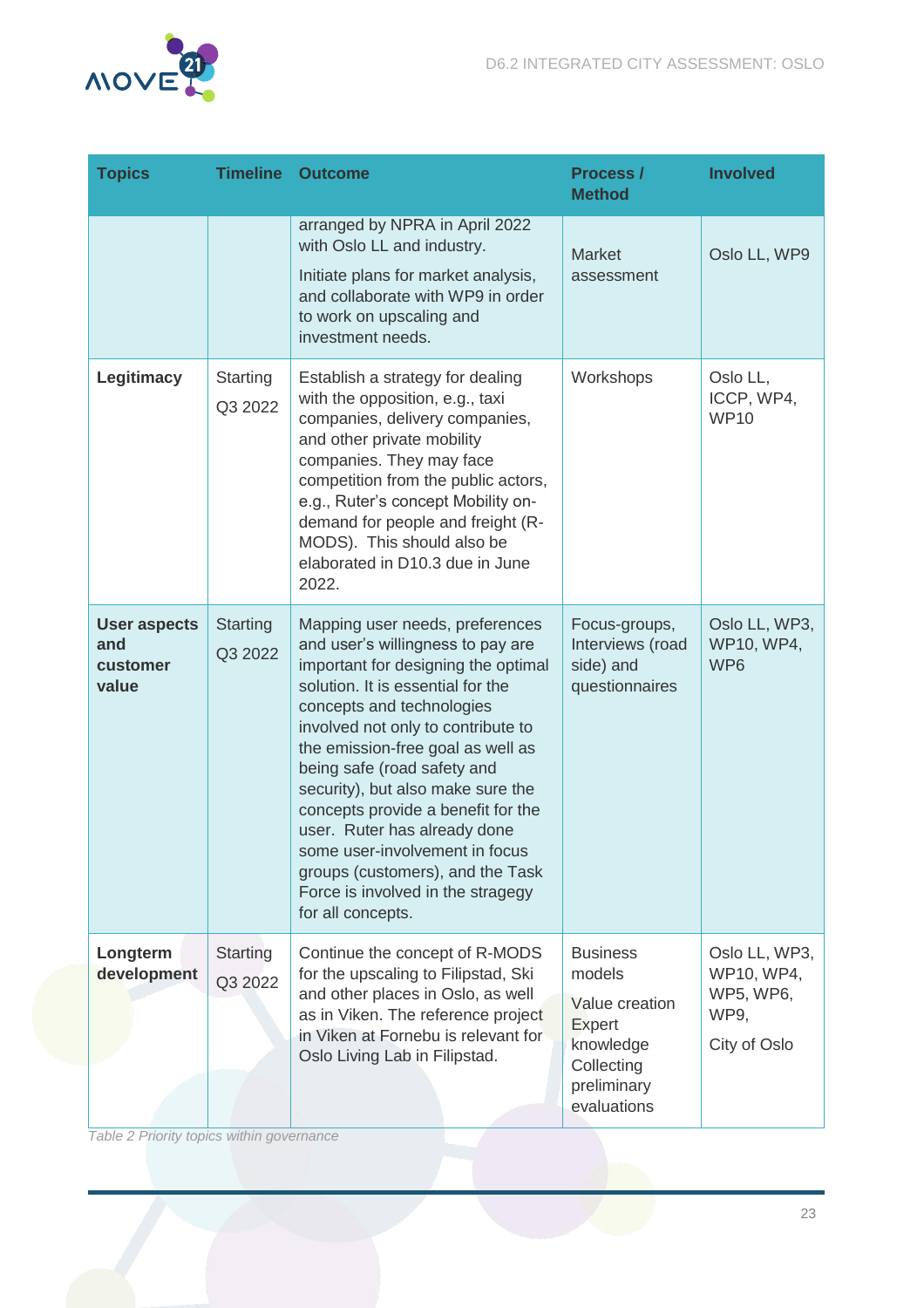

| <b>Topics</b>           | <b>Timeline</b>         | <b>Outcome</b>                                                                                                                                                                                                                                                                           | Process /<br><b>Method</b>                           | <b>Involved</b>                |  |
|-------------------------|-------------------------|------------------------------------------------------------------------------------------------------------------------------------------------------------------------------------------------------------------------------------------------------------------------------------------|------------------------------------------------------|--------------------------------|--|
|                         |                         | <b>Technology</b>                                                                                                                                                                                                                                                                        |                                                      |                                |  |
| <b>Digital</b><br>twins | Start<br>Q2 2022        | Establish digital twins for simulations of<br>the concepts                                                                                                                                                                                                                               | Digtal twin,<br>simulations                          | <b>WP5,</b><br>WP3, Oslo<br>LL |  |
| Data and<br><b>GDPR</b> | <b>Start</b><br>Q2 2022 | Bring up and work on challenges<br>concerning data storage, income<br>sharing/calculation and GDPR<br>(technologies involved)                                                                                                                                                            | Expert<br>knowledge within<br>privacy<br>legislation | <b>WP5,</b><br>WP4, Oslo<br>LL |  |
| Integration             | Starting<br>Q2 2022     | Identify the need for integration of the<br>information systems that need to interact<br>and the methodologies/technologies that<br>should be used for such tasks. The<br>approach should be such that the same<br>interfaces should be applicable in other,<br>similar implementations. | Workshops and<br>targeted<br>meetings                | Oslo LL,<br>WP <sub>5</sub>    |  |

<span id="page-24-4"></span>Table 3 Priority topics within technology

#### <span id="page-24-0"></span>5.2 Cross-overs

The Oslo LL considers knowledge from the different WPs to have continuous impact on the existing concepts and for concepts that may emerge in the future. Table 1 describes which topics are considered cross-overs so far by listing involved actors and different WPs for the follow-up. There are also crossovers that, currently, are not necessarily listed as priority topics. These may, however, be included in table when concepts are further developed.

### <span id="page-24-1"></span>**6 Innovation Agenda**

#### <span id="page-24-2"></span>6.1 Action plan

The actions below are based on the priority topics, and on present information/status of the concepts. The action plan for each concept is described individually, however, topics in table 1 may be more descriptive.

#### <span id="page-24-3"></span>6.1.1 Concept of Mobility on-demand for people and freight

This is the last mile delivery service added to Ruter's current Mobility on-demand service for seniors, using the same vehicles (minibuses) for transportation of passengers and goods. The demonstration will be testing delivery of shopping items bought by consumers in selected shopping malls, as well as online (e-commerce). The deliveries will be either home deliveries or deliveries to pick up points. The draft timeline for the concept is shown in figure 6. Later in Q2 2022 a more detailed implementation plan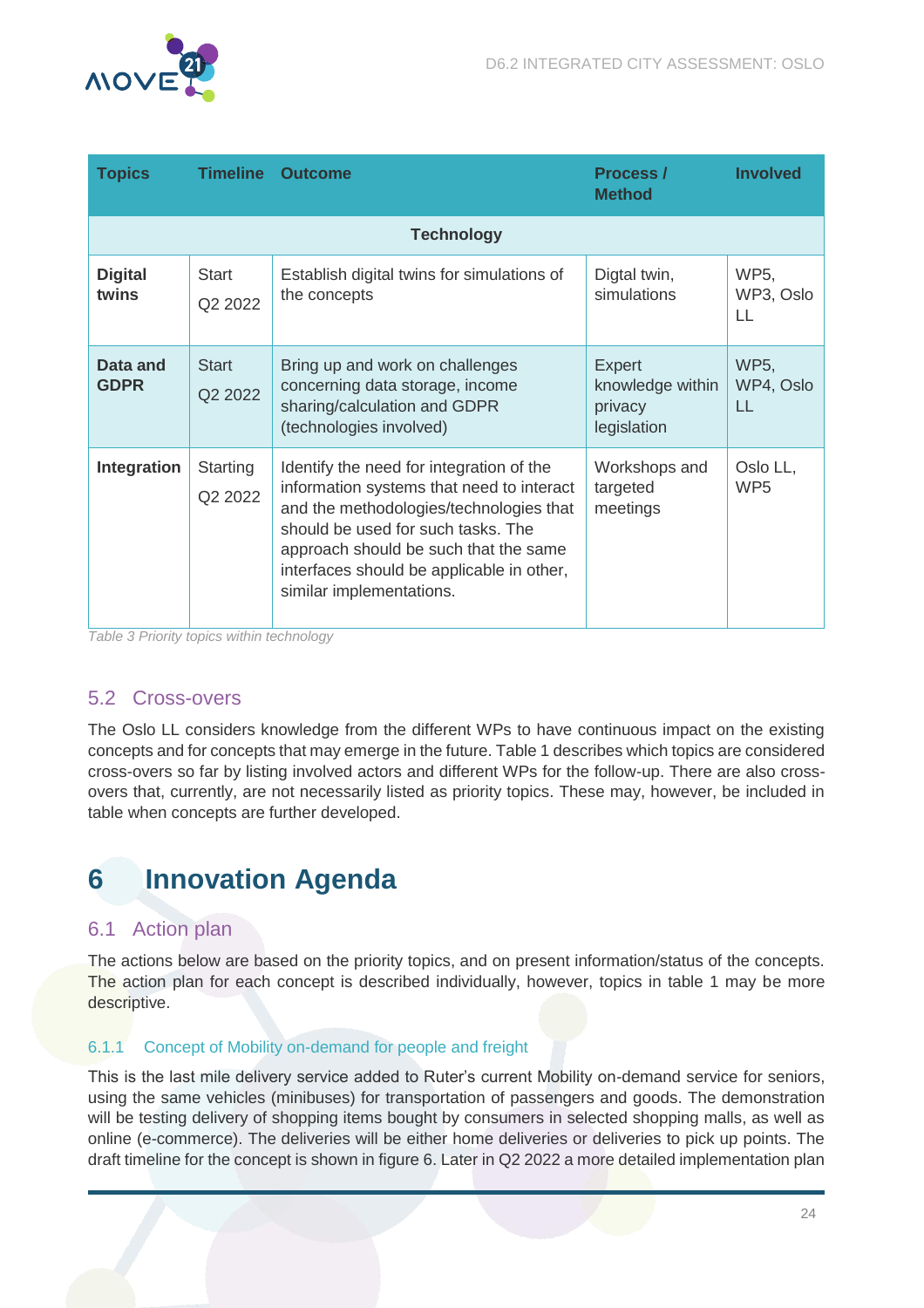

will be finalised. As the figure shows, the dialogue about agreements is going on in April and May 2022. The plan is to have contracts signed before summer (July 2022).

| ۰<br>Activity                            | March | April | May | June.       | <b>July</b>  | August | Sept | 0ct | Nov | Dec |
|------------------------------------------|-------|-------|-----|-------------|--------------|--------|------|-----|-----|-----|
| Anchor in the City of Oslo               |       |       |     | - si        | X.           |        | w    |     |     |     |
| Shopping center                          |       |       |     |             | X            |        |      |     |     |     |
| <b>Clarification and detail planning</b> |       |       |     | ×           | ù.           |        |      |     |     |     |
| Software integration                     |       |       |     |             | X.           |        |      |     |     |     |
| Necessary facilitation                   |       |       |     |             |              |        |      |     |     |     |
| Training actors                          |       |       |     |             |              |        |      |     |     |     |
| <b>Testing</b>                           |       |       |     | $\mathbf k$ | $\mathbf{x}$ |        |      |     |     |     |

<span id="page-25-1"></span>Figure 6 Draft timeline for preparing and kick off for the mobility on demand service for people and freight (draft March 2022).

#### 6.1.1.1 User aspects and customer value

The needs of the users – the shopping mall customers and e-commerce customers – will be mapped for a view on how the delivery service adds value to their way of receiving goods. This will be done during the demonstrations and in line with other WP's. Work in WP3 will guide how to involve citizens and transport users, and this work will be used as input to the planning of the user involvement (WP10 and D10.3). As mentioned earlier, it is essential to involve users at an early stage to ensure the development of the right solution. Involvement starts already in the creation of a detailed plan for the implementation of the concept

#### 6.1.1.2 Stakeholders and legitimacy

Ruter has recently investigated and approved the legislative relations/law into this concept (including vehicle technical regulations). As described in chapter 4.2 (Government) and in Table 1, the vehicle legislation is still important to know in detail, e.g., weight of goods in open space. Another issue concerns the fact that Ruter is owned by two public entities - the City of Oslo and Viken county – and Ruter's mobility services are subsidized. The last mile goods delivery service to be demonstrated will compete with services provided by private companies, and this could as earlier mentioned distort competition. Ruter is investigating the legal issues related to this. In this process WP4 will be involved. The Task Force will arrange an information meeting to ensure dialogue about all regulations.

#### <span id="page-25-0"></span>6.1.2 Concept of Network of local Mobility Hubs

This holistic concept aims to establish a network of 10-20 mobility hubs in a limited area for seamless transit between public transport, shared cars, micro-mobility/city bikes, cargo bikes and possibly pickup points for parcels. Services will be integrated in Ruter's travel app, there will be clear graphic profile (physical and digital) and infrastructure for charging different types of vehicles. The concept is still in an early stage, where many necessary clarifications are needed.

The mobility hubs points will be located at existing public transport transit points, e.g., metro stations, tram stops or bus stops (D3.1).

#### 6.1.2.1 User aspects and customer value

MOVE21 project partners have carried out insight work regarding the use of this type of mobility hubs, e.g., from dialogue with mobility providers to user interface (focus groups). The goal is to involve users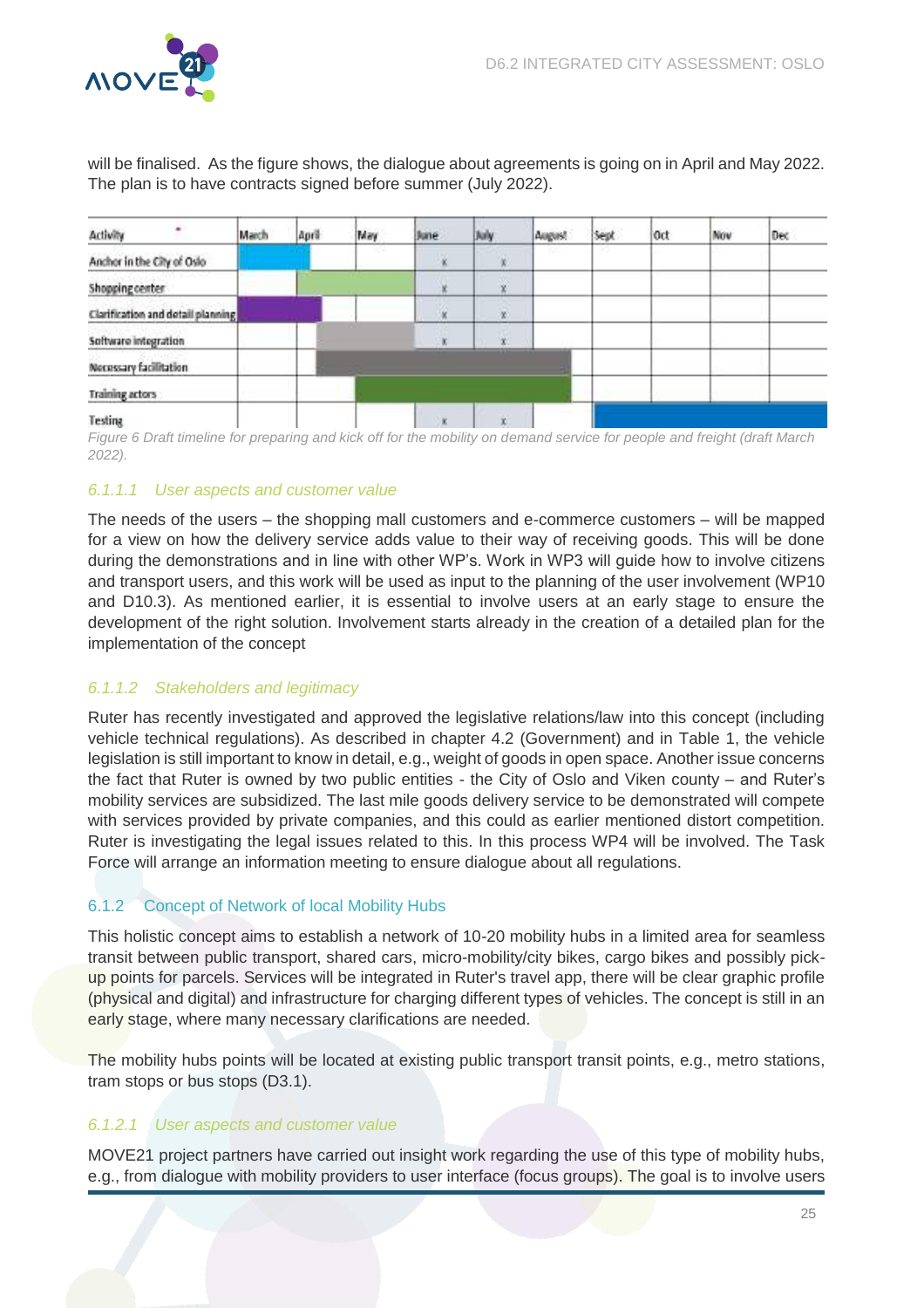

within this area in mapping their needs to ensure it adds value to their travels and how they receive goods. Analyses from WP3 (movement) and simulations in WP5 will be done.

#### 6.1.2.2 Stakeholders and legitimacy

Identification of relevant stakeholders needs to be made as well as collaboration and agreements. The Task Force will arrange an initial information meeting to ensure dialogue about all regulations. This is in line with WP4 and D4.1 and the other two concepts, and WP10 will also be involved to ensure stakeholder buy-in and effective strategies for this.

#### 6.1.2.3 Technological solution

An information system/software platform will be used to combine different transport modes. Innovation challenges regarding this concept as well as the concept of integrating public transport with micromobility is to understand how effective this measure is to reduce private cars and how to avoid cannibalizing public transport. This is also related to the topic of user aspects and customer value. Another synergy between the two concepts is about visibility, meaning digital (integration) and physical (signage and marking) visibility and whether this can increase the use of such mobility points.

#### <span id="page-26-0"></span>6.1.3 Concept of Integration of public transport with micro-mobility

This is a concept for the integration of micro-mobility for city bikes and e-scooters, and public transportation like buses and trams, in a Mobility-as-a-Service. It will be a digital integration of existing mobility services, providing the customers with the possibility of booking e.g., a city bike through Ruter's booking and ticketing platform.The demonstration is digital and does not require interventions in physical infrastructure. The radius of the service is within the road network Ring 3 in Oslo, with the largest transport volume within the city centre (figure 7).

The Oslo LL will commence work on this in Q2 or Q3 in 2022.



<span id="page-26-1"></span>Figure 7 City bike stations (https://oslobysykkel.no/stasjoner)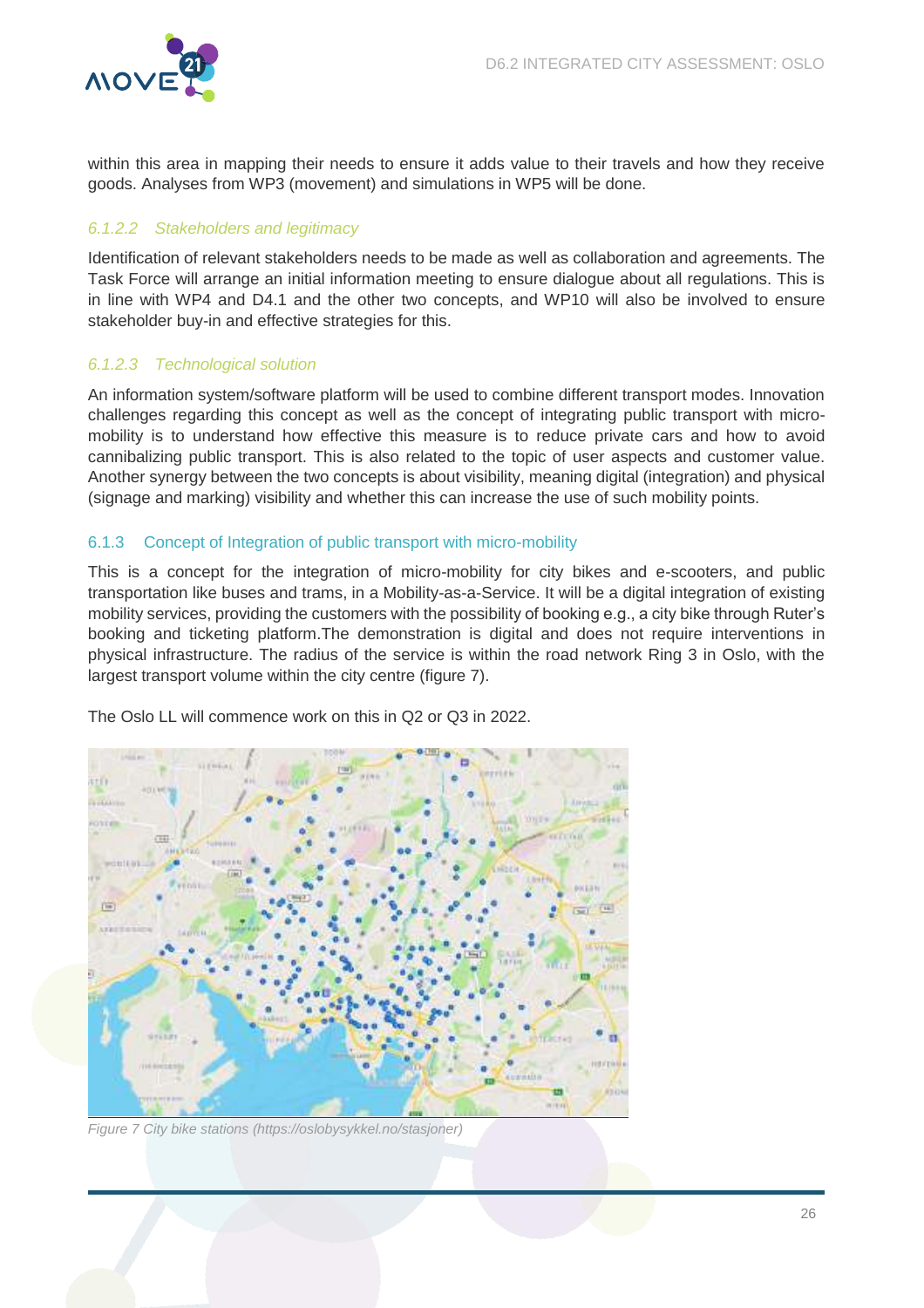

#### 6.1.3.1 User aspects and customer value

Urban Sharing and Ruter have recently carried out analyses providing insight into the users/traveller's needs. This will be aligned with WP3 to ensure enough information about travels and needs.

#### 6.1.3.2 Stakeholders and legitimacy

The Task Force in the Oslo LL will organise an information meeting to ensure a dialogue about regulations, including participation from WP4 with supporting knowledge. Other relevant players will be the already mentioned MikroReg project (building knowledge about e-scooters in Oslo), owned by the City of Oslo and headed by TØI, as well as aligning the plan with knowledge from hospital-registered injuries with bicycles, pedestrians and e-scooters in Oslo.

#### 6.1.3.3 Technological solutions

Develop an integration that results in a two-way communication between several mobility operators. For demonstration purposes there will be one application that provides access to two separate services from separate operators in the private and public sector. There are solutions based on different business logics and end results, where one of the solutions is scheduled and the other is on request. Innovation challenges concerns data storage, income sharing/calculation, GDPR and end-user expectations.

#### <span id="page-27-0"></span>6.2 Knowledge brokering needs

The knowledge brokering aims to develop relationships and networks with, among and between the partners that all are producers and users of knowledge. This is done by providing linkages, knowledge sources, and technical know-how (MixMove and Urban Sharing). A key feature is the facilitation of knowledge exchange or sharing between and among various stakeholders (researchers, businesses, practitioners, and policy makers). In the Oslo LL this process comes out of the identified needs and innovation challenges so far for the different concepts (cf. 6.1). The process is a collaboration between the Oslo LL, WPs as well as within the ICCP and Task Force.

One of the topics with knowledge needs concerns urban characteristics and updated information on travel behaviour. Collaboration with WP3 is of importance regarding this by real observations of travel behaviour before (pre) the mobility solutions are applied. Also, we will search and learn for experiences from other test sites and living labs.

Another topic concerns the use of digital twins developed in WP5. The concepts in the Oslo LL depend on the possibility to simulate the conditions. We would also like to investigate the possibility to use TNO's simulation tool not only to plan and establish, but also consider the possibility to use the physical network to verify the simulation tool.

Also, to be addressed is the challenge of electricity regarding mobility hubs, e.g., for city bikes and car sharing. Finding ways to reduce the costs as much as possible will be elaborated, and during the period find a flexible way of charging that can be adjusted and optimized. Also, power transformers, batteries and solar cells will be considered, as well as the use of incentives. Here, the experience from the exisiting mobility hub at Filipstad will considered. This is relevant for WP4 when looking at agreements between private and public stakeholders. Probably, stakeholders, legitimacy and resources are key words for this as well (D4.1).

Further contribution from, or collaboration with, WP4 concerns the discussion within MOVE21 on whether private stakeholders should have responsibility for the establishment of infrastructure of goods (consolidation centre), or if a municipality should have that. The ViV project in Viken county about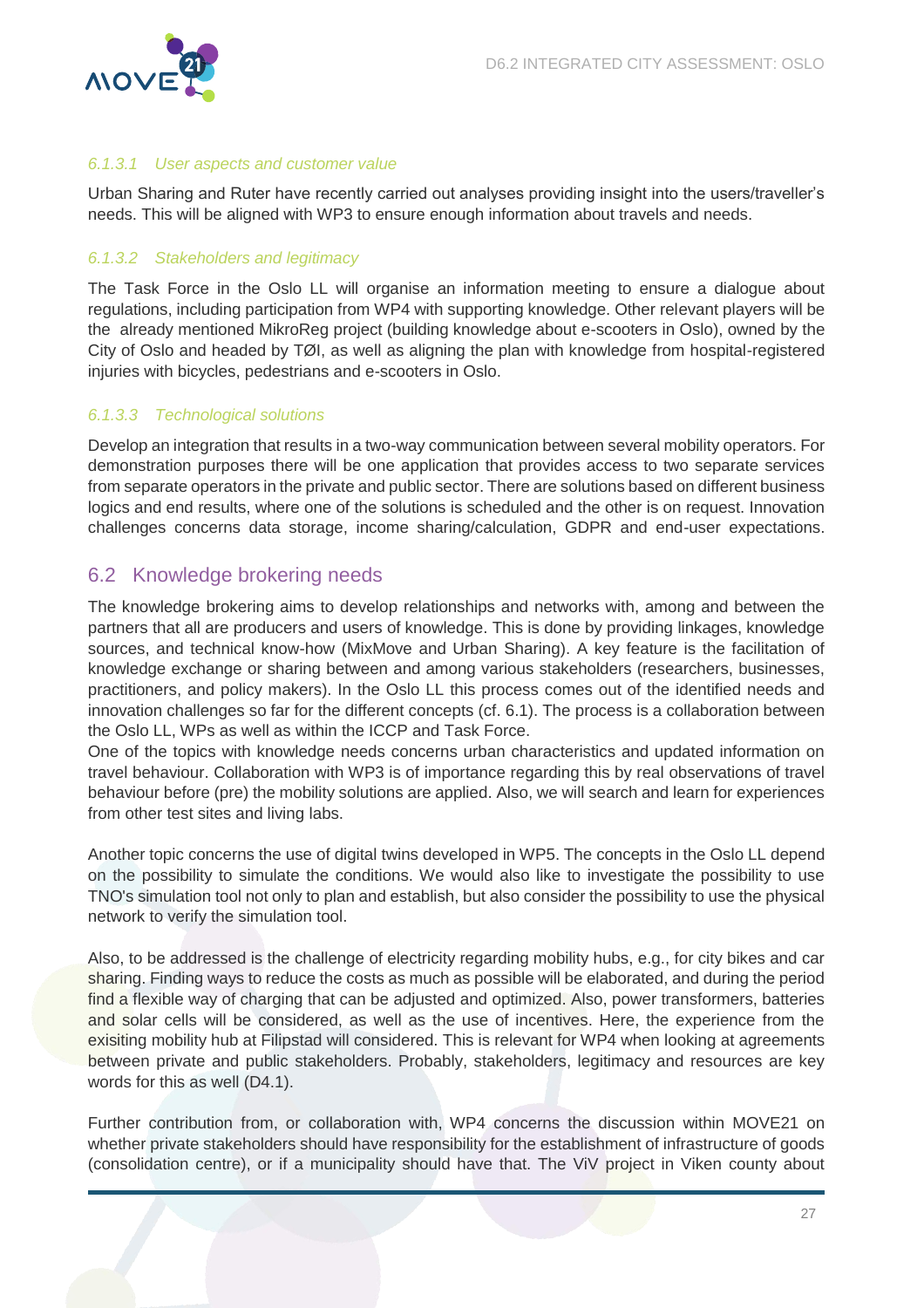

logistics, has recently done some investigations regarding this, and it was concluded that the municipality should have this increased responsibility. However, it has to be explored whether this is applicable to other locations and governance contexts.

The Task Force in the Oslo LL has also discussed what kind of policy exist for ZEZ. What tools do the authorities have for the establishment and enforcement of ZEZ, and what tools exist for area use concerning people and goods? Many of these questions require involvement of legislative bodies with overview of the transport/mobility sector.

Before the demonstrations and simulations for each concept start, the evaluation plan from WP8 will be added.

#### <span id="page-28-0"></span>6.3 Timing of the knowledge brokering process in the living lab

Several concepts are identified and being developed in the Oslo LL. Collaboration between the different members of the Task Force and the ICCP through regular meetings has led to the identification of concepts. Decisions are also heavily influenced by the Covid-19 pandemic due to the consequences of less travelling in Oslo (5). Also, knowledge about area and property access is added to the discussions. The aim is to scale and be able to apply the concepts to larger part of the city.

There are several next steps ahead and timelines are being developed in Q2 2022. Figure 4 shows a preliminary draft of the Oslo LL progress. When concepts are developed, and evaluations and user involvements set, it will look different. Regarding evaluations this requires coordination and meetings with WP8 to decide KPIs and methods for the demonstration, e.g., digital simulations, digital surveys and other online data gathering tools, feeding into task 8.1 and 8.2. Part of this is deciding what should be done at a city level and what should be done per concept/demonstration. For citizen involvement both WP3, WP6 and WP10 are important to coordinate with, e.g., townhall type of meetings or similar are mentioned in the evaluating aspects of urban space area.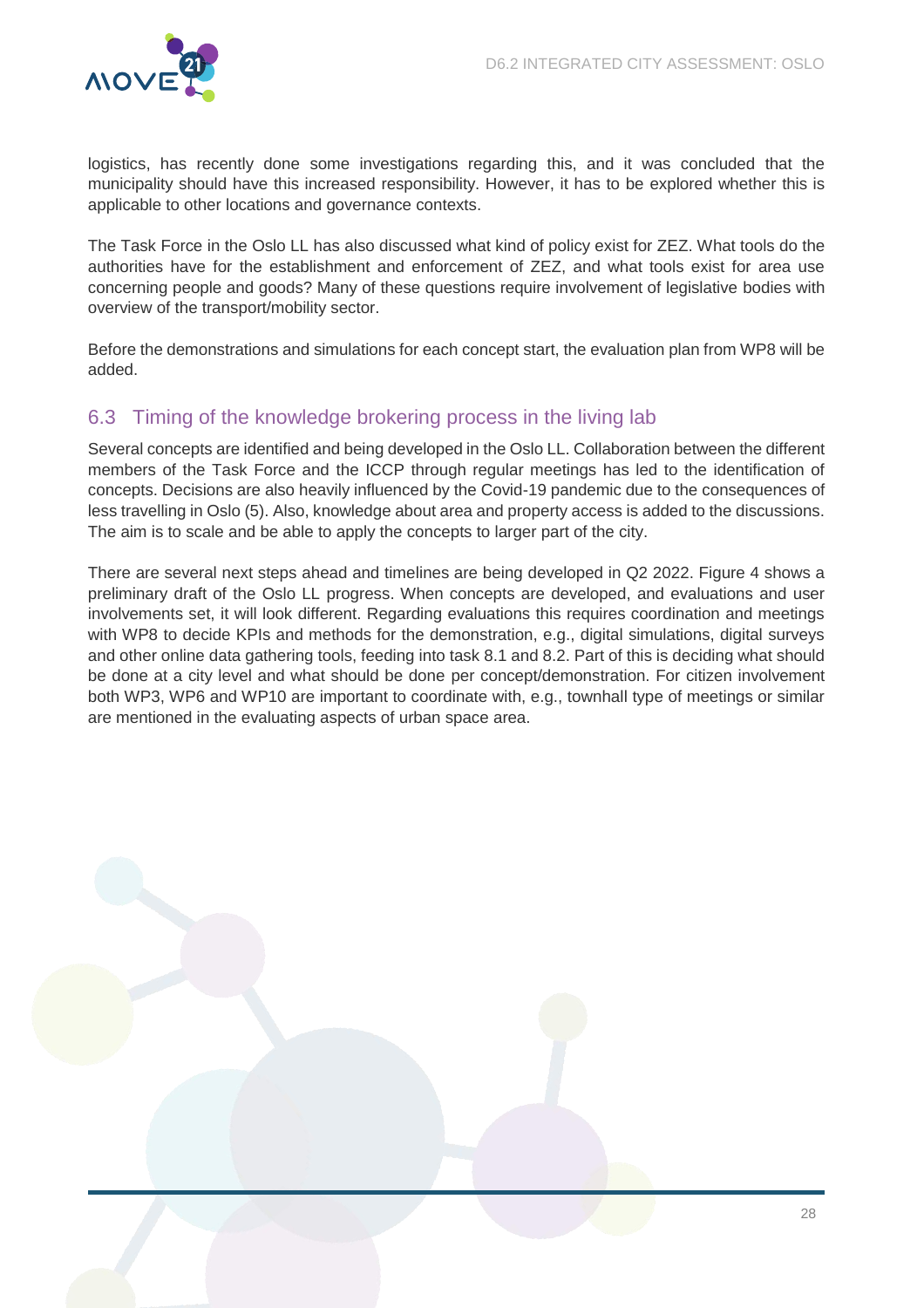

|                                          | <b>Timeline</b>                                                    |                                                       |                                         |                                                                                    |                                                                    |                                                                                                    |                                   |                  |              |  |
|------------------------------------------|--------------------------------------------------------------------|-------------------------------------------------------|-----------------------------------------|------------------------------------------------------------------------------------|--------------------------------------------------------------------|----------------------------------------------------------------------------------------------------|-----------------------------------|------------------|--------------|--|
| January                                  | February:                                                          | Mars                                                  | April                                   | Mai                                                                                | June                                                               | July                                                                                               | August                            | Sept.            | : April 2023 |  |
| <b>COFANNIE</b>                          | <b>EVERY</b>                                                       | <b>ICON Healthy</b>                                   |                                         | <b>ICCF meeting</b>                                                                |                                                                    | <b>KXS-models</b>                                                                                  |                                   | <b>CCP-miles</b> |              |  |
| <b>Thurton</b><br>ltoicheabh<br>Iaraintí | <b>PIDOOL NET</b><br>beler firm of<br>connege<br>and<br>Valencioni | <b>Talliter</b><br><b>Martian at</b><br>cookin        | <b>Shartom</b><br>Criminal<br>100 (344) | <b>CROSSIC</b><br>Communicati<br>an pran<br><b>Fligh Rd Oaks</b><br><b>Parried</b> | Co-boarding storeheaters habed on concepts<br><b>Steiners</b> more |                                                                                                    |                                   |                  |              |  |
| Meeting with<br>EKI                      | Internal co-creation                                               |                                                       | Mixiong with the users                  |                                                                                    |                                                                    |                                                                                                    |                                   |                  |              |  |
|                                          |                                                                    | Meeting other projects                                |                                         |                                                                                    |                                                                    |                                                                                                    | Meetingworkshop with stakeholders |                  |              |  |
|                                          |                                                                    | <b>Meeting with</b><br><b>IT'S NONAY</b>              | <b>Stakeholders</b><br>MoD Pal          |                                                                                    |                                                                    | MOD for people and hardin, hourn within 22:2, singnature minia and public, Mobility hab materials. |                                   |                  |              |  |
| Corpus MoD and                           |                                                                    | <b>Electronic and content (GEO)</b>                   |                                         |                                                                                    | <b>Plan Krimt Holzi-Pall</b>                                       |                                                                                                    |                                   |                  | Testing      |  |
|                                          | Change 212                                                         | <b>IRELACCORRENTE</b><br><b><i>STERNOOFFERING</i></b> |                                         | <b>First molt from</b><br>Please for reviewing disrupture woman trans-             |                                                                    |                                                                                                    |                                   |                  |              |  |

<span id="page-29-1"></span>Figure 8 Draft timeline for the Oslo LL

### <span id="page-29-0"></span>**7 Conclusions**

The concepts as well as timeline for the Oslo LL are being developed at present time. The technologies/information systems are worked on to ensure integration between public transport and logistics interfaces for all three concepts. The plan is to start testing in August 2022.

The Oslo LL has a holistic view working on concepts that can be applied in several places. Building on existing activities and vehicles key private and public stakeholders are collaborating already and are quite hands-on similar ideas. It is also a strength that many of these actors are involved in the Oslo LL (ICCP and/or Task Force), as well as being involved in other national networks, collaborations and test sites within mobility. Insight work has also been done and still goes on to ensure knowledge about other ongoing projects testing and activities. Recently, NPRA has also become a collaborating stakeholder and meetings have been conducted in April 2022.

Other important actors are goods owners and suppliers, car sharing companies, micro-mobility actors and others related to the concept network of mobility hubs or points.

Further steps for progress and collaboration across WPs concern the need of simulations/digital twins of the concepts. Also, analysing data on travel behaviour/movements and goods/logistic data will be done, as well as using the assessment plan and use of indicators of the activities/pilots. Also, investments and proper business models is important to explore.

As the co-creation of solutions is an iterative process, other issues might arise that need expert input, and which should be taken up in the knowledge brokerage process, as the LL solutions are deployed and replicated